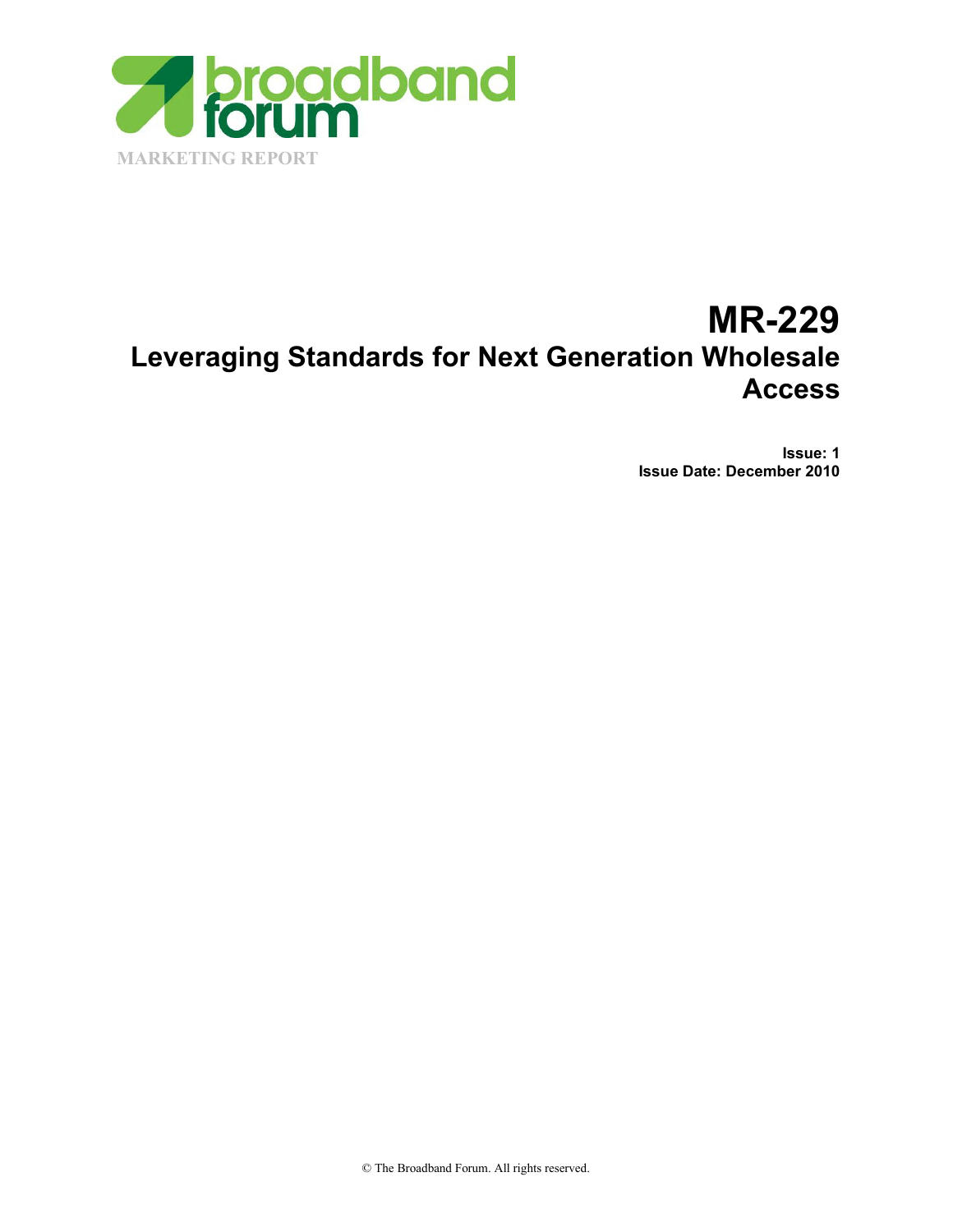# **Issue History**

| <b>Issue Number</b> | <b>Issue Date</b> | <b>Issue Editor</b>                          | <b>Changes</b> |
|---------------------|-------------------|----------------------------------------------|----------------|
|                     | December 2010     | Benjamin Hickey, Juniper Networks   Original |                |
|                     |                   | Oliver Thorp, Fujitsu                        |                |

Comments or questions about this Broadband Forum Marketing Report should be directed to [info@broadband-forum.org](mailto:info@broadband-forum.org).

| <b>Editors</b>                             | Benjamin Hickey<br>Oliver Thorp | Juniper Networks<br>Fujitsu |
|--------------------------------------------|---------------------------------|-----------------------------|
| <b>Marketing Committee</b><br><b>Chair</b> | Yue Chen                        | <b>Juniper Networks</b>     |
| Vice-Chair                                 | Sultan Dawood                   | Cisco                       |
| <b>Chief Editor</b>                        | Michael Hanrahan                | Huawei Technologies         |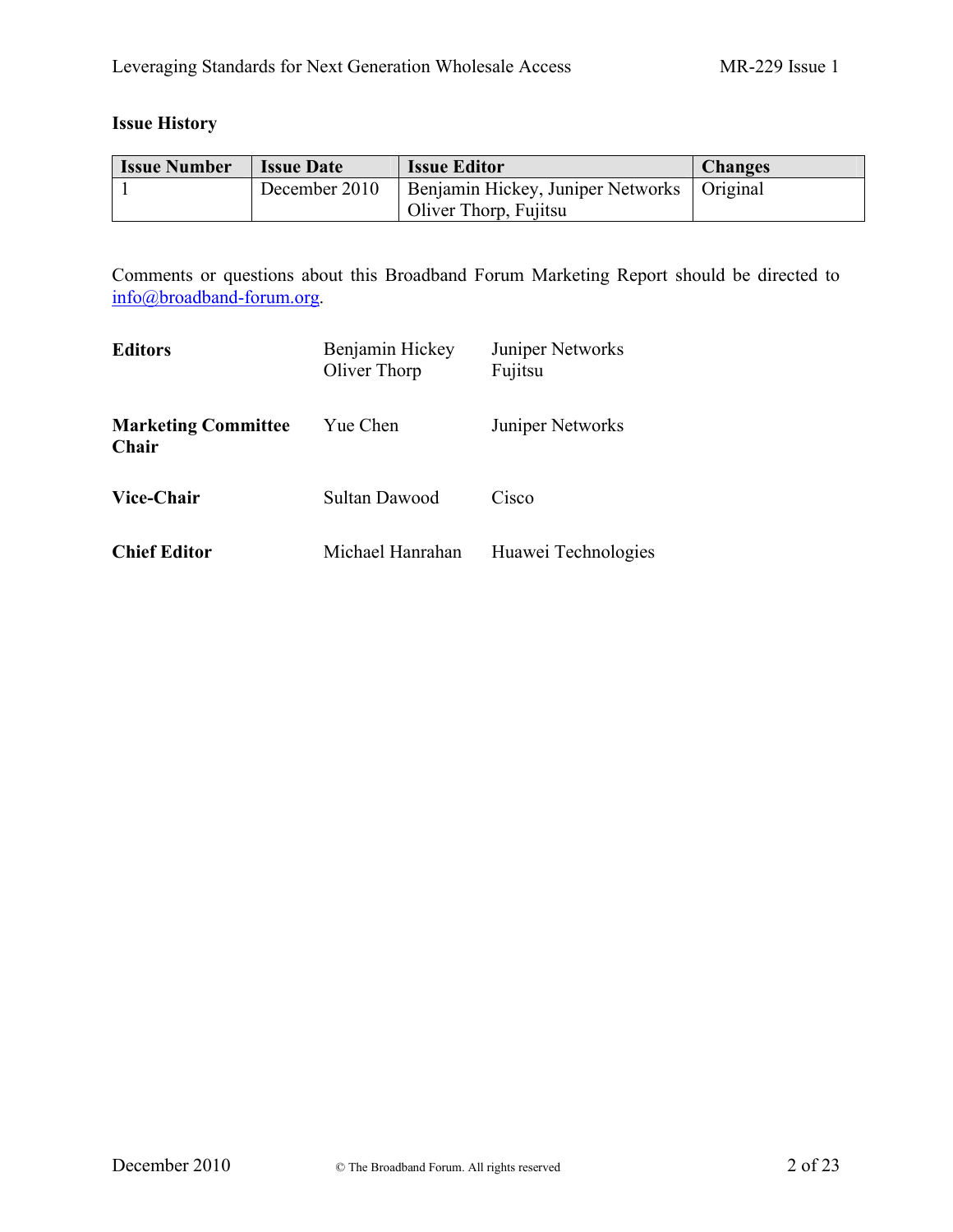|              |            | <b>Table of Contents</b>                                                    |  |
|--------------|------------|-----------------------------------------------------------------------------|--|
|              |            |                                                                             |  |
| 1            |            |                                                                             |  |
|              | 1.1        |                                                                             |  |
|              | 1.1.1      |                                                                             |  |
|              | 1.1.2      |                                                                             |  |
|              | 1.2        |                                                                             |  |
|              | 1.2.1      |                                                                             |  |
|              | 1.2.2      |                                                                             |  |
|              | 1.2.3      |                                                                             |  |
| 2            |            | STANDARDS AND GLOBAL SPECIFICATIONS TO ASSIST DEVELOPMENT OF                |  |
|              | 21         |                                                                             |  |
|              | 2.1.1      | BBF TR-058, "Multi-Service Architecture & Framework Requirements" 8         |  |
|              | 2.1.2      |                                                                             |  |
|              | 2.1.3      |                                                                             |  |
|              | 2.1.4      | BBF TR-144, "Broadband Multi-Service Architecture & Framework               |  |
|              |            |                                                                             |  |
|              | 2.1.5      | MEF 4 'Metro Ethernet Network Architecture Framework Part 1: Generic        |  |
|              |            |                                                                             |  |
|              | 2.2        |                                                                             |  |
|              | 23         |                                                                             |  |
|              | 2.3.1      | BBF TR-147, "Layer 2 Control Mechanism For Broadband Multi-Service          |  |
|              | 2.4        |                                                                             |  |
|              | 2.4.1      |                                                                             |  |
|              | 2.4.2      | BBF TR-126, "Triple-Play Services Quality of Experience (QoE) Requirements" |  |
|              |            | 14                                                                          |  |
|              | 2.4.3      |                                                                             |  |
|              | 2.4.4      | MEF 23, "Carrier Ethernet Class of Service – Phase 1"                       |  |
|              | 2.5<br>2.6 |                                                                             |  |
|              | 2.7        |                                                                             |  |
|              | 2.8        |                                                                             |  |
|              | 2.8.1      |                                                                             |  |
| $\mathbf{3}$ |            | <b>GLOBAL NEXT GENERATION ACCESS AND OPEN ACCESS INITIATIVES 17</b>         |  |
|              | 3.1        |                                                                             |  |
|              | 3.2        |                                                                             |  |
|              | 3.2.1      |                                                                             |  |
|              | 3.2.2      |                                                                             |  |
|              | 3.3        |                                                                             |  |
|              | 3.3.1      |                                                                             |  |
|              | 3.3.2      |                                                                             |  |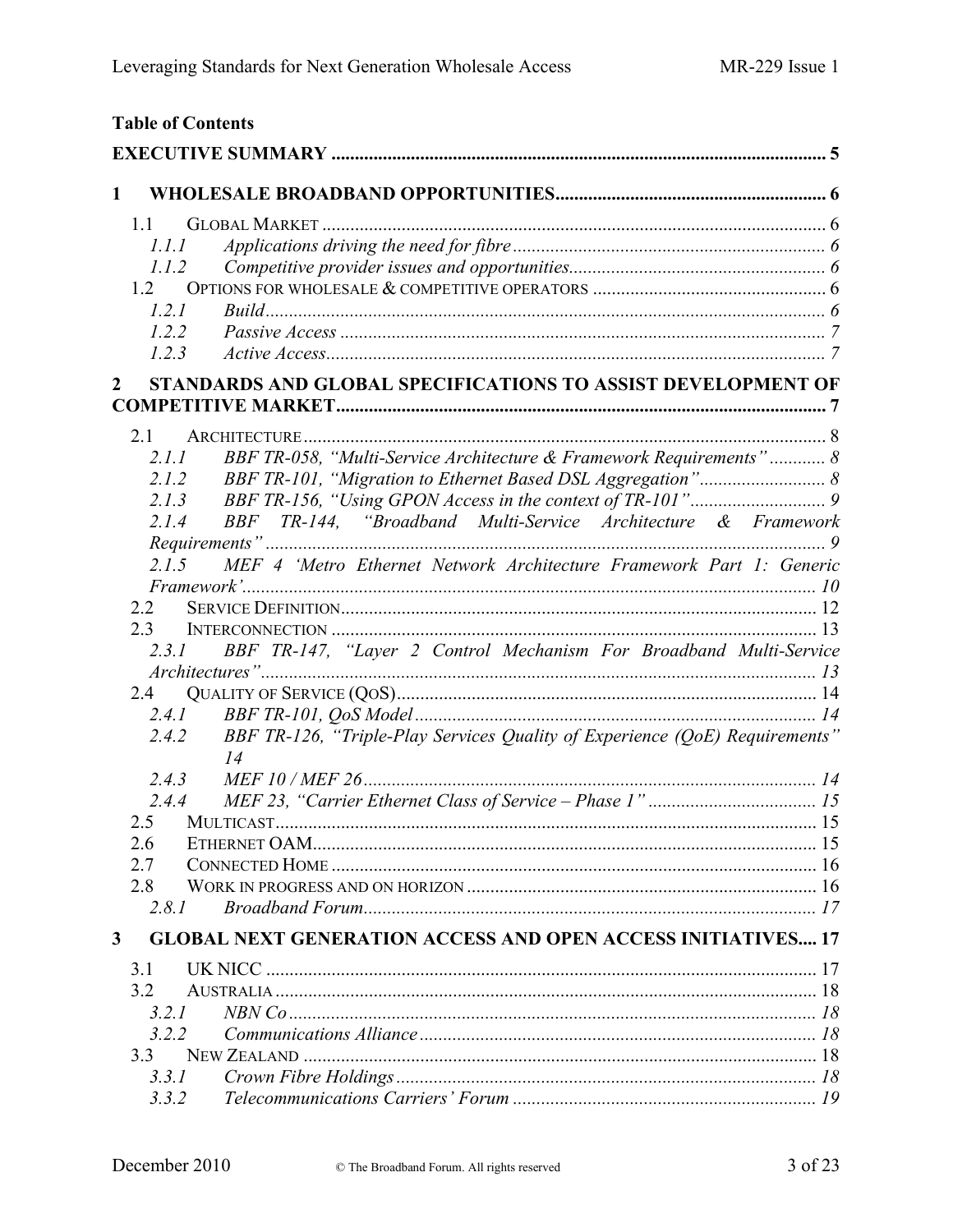# **List of Figures**

| Figure 1: TR-101 "Figure 3 – Network architecture for Ethernet-based DSL aggregation" 8<br>Figure 2: TR-156 "Figure 1 – Network architecture for Ethernet-based GPON aggregation"  9 |  |
|--------------------------------------------------------------------------------------------------------------------------------------------------------------------------------------|--|
|                                                                                                                                                                                      |  |
|                                                                                                                                                                                      |  |
| Figure 5: MEF 4 "Figure 3 - MEN External Interfaces and associated reference points"  11                                                                                             |  |
|                                                                                                                                                                                      |  |
|                                                                                                                                                                                      |  |
|                                                                                                                                                                                      |  |
|                                                                                                                                                                                      |  |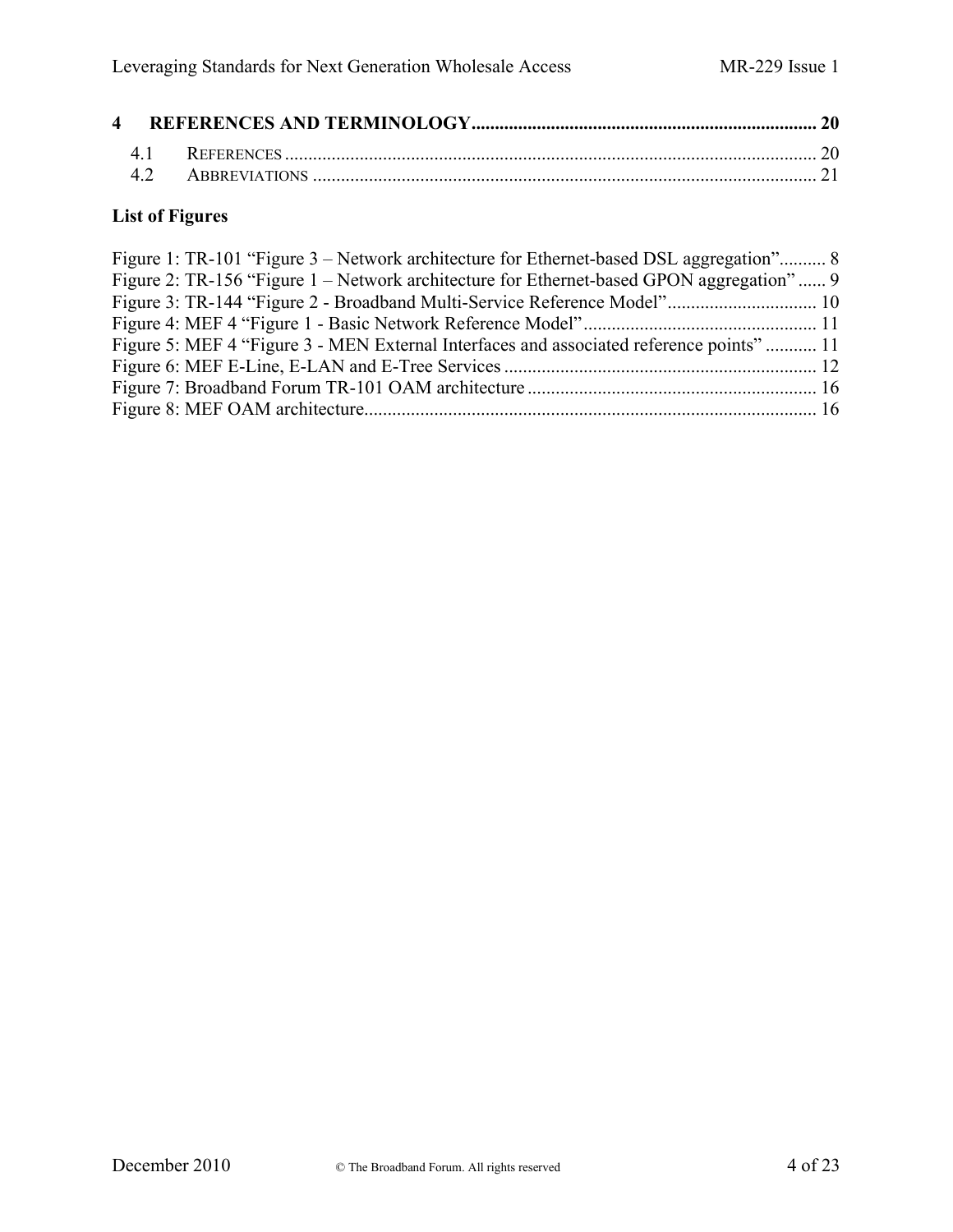#### <span id="page-4-0"></span>**Executive Summary**

The continuing trend of increasing broadband adoption and utilisation is driving the deployment of technologies with greater capabilities. This has been widely referred to as Next Generation Broadband Access. This paper discusses the drivers for the deployment of these technologies and the open access principles often adopted to support the widespread of utility of these next generation access networks.

The open access principles with respect to the network infrastructure are translated into the support of wholesale services to enable downstream retail service providers to leverage and share the next generation access investments.

There are Standards Development Organisations which have produced specifications applicable to both wholesale network operators and retail service providers. This paper discusses the Broadband Forum and Metro Ethernet Forum specifications and the manner in which they are applicable to these open access next generation networks.

MR-229 describes the Broadband Forum Technical Reports that are applicable across the areas of service requirements, broadband architecture and control and management. In addition relevant work in progress within the Broadband Forum is highlighted.

The Metro Ethernet Forum specifications that are applicable across the areas of service requirements, architecture, control and management and interfaces are described.

This paper provides a blueprint for wholesale and retail service providers, as well as for regulators and other industry bodies, to determine the relevant standards work that is available for next generation broadband access networks operating in an open access environment.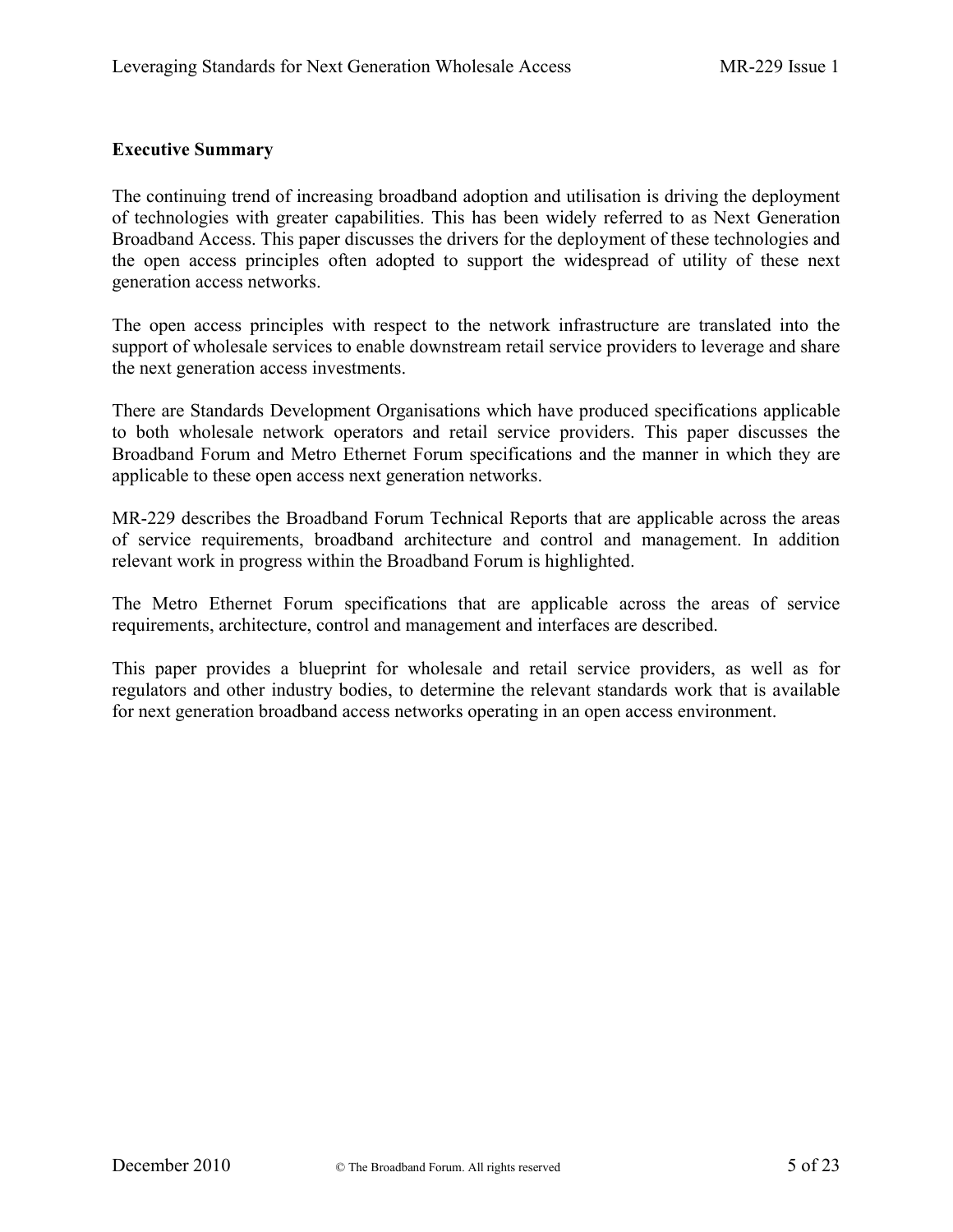# <span id="page-5-1"></span><span id="page-5-0"></span>**1 Wholesale Broadband Opportunities**

#### **1.1 Global Market**

The continued growth in utilisation of broadband networks is driving investment in next generation access technologies.

<span id="page-5-2"></span>In conjunction, policy and regulatory objectives have been formulated in a number of countries around the world to support investment in Next Generation Access (NGA) networks. Some of these policies are based on open access principles that give rise to wholesale services that enable innovative retail services.

#### **1.1.1 Applications driving the need for fibre**

There are a number of applications driving the use of broadband networks. The following aspects are specifically driving the deployment of next generation broadband access networks based on fibre:

- 1. Cost-effective Bandwidth & Transport Infrastructure Scaling
- 2. Faster Interconnects (1 Gbit/s & 10 Gbit/s) at NNI
- 3. More Fibre, Less Copper = Less Line Qualification Complexity
- 4. FTTH can Reduce Opex Compared to Copper (with respect to corrosion, noise etc.)
- 5. Easy to Integrate with Modern DSL Architectures (BBF TR-101)

#### <span id="page-5-3"></span>**1.1.2 Competitive provider issues and opportunities**

The benefits of fibre NGA networks come at the cost of upgrading copper access networks or deploying new green and brown field fibre access networks. The economics associated with these investments has lead to many NGA initiatives are being progressed with "open access" as a requirement. This has resulted with a focus on wholesale access models.

<span id="page-5-4"></span>Open access provides competitive service providers with the ability to leverage a wholesale NGA deployment. This represents an opportunity for competitive service providers to take advantage of the benefits afforded by fibre NGA, either where that opportunity may not have existed or in a more economical manner.

#### **1.2 Options for wholesale & competitive operators**

Competition, based on NGA networks, is likely to take many different forms depending on the local conditions and the state of market development.

<span id="page-5-5"></span>Options for communications providers can take the form of building NGA infrastructure, leveraging passive wholesale access or leveraging active wholesale access to NGA infrastructure.

#### **1.2.1 Build**

The option to build out NGA infrastructure is likely only to be possible or practical for relatively few communications providers. As a result, other options can be made available to communications providers to provide the opportunity to leverage NGA networks..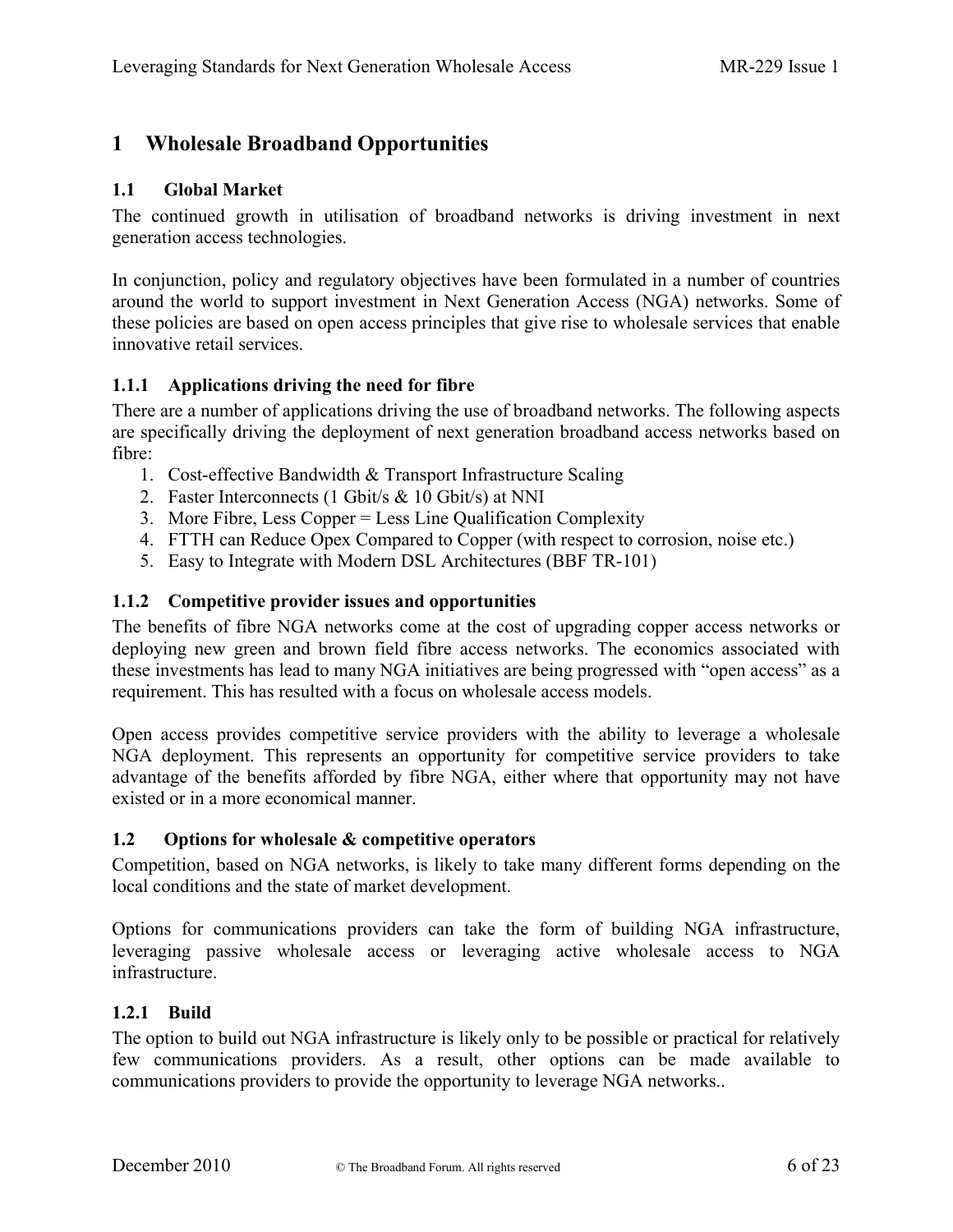# <span id="page-6-0"></span>**1.2.2 Passive Access**

Where economically viable, wholesale passive access can enable competition and encourage network investment while maximizing freedom to innovate in broadband deployments. Wholesale passive access is based on renting network owners' physical infrastructure (e.g. duct and pole access, dark fibre or wavelength) and combining with their own active electronic equipment. These approaches and associated supporting SDO specifications are outside the scope of this paper.

#### <span id="page-6-1"></span>**1.2.3 Active Access**

Wholesale active access can enable a high degree of efficiency where more wholesale services and therefore retail service provider are able to leverage the underlying network infrastructure. This can encourage competition in areas where passive access is not viable for whatever reason. Wholesale active access refers to wholesale products that use access network owners' physical infrastructure and active electronic equipment, such as Access Nodes, Ethernet switches and IP/MPLS routers.

Ethernet has become a key technology in broadband networks in recent years, being used for aggregation and backhaul for multiple types of access technology. Ethernet as a service has also been identified as something attractive to base wholesale open access upon.

Some regulators have developed requirements for Ethernet-based active wholesale access services, including support for security, quality of service, multicast, flexible interconnection and flexible customer premises equipment.

<span id="page-6-2"></span>In addition to Ethernet active wholesale access, there remain approaches based on PPP and L2TP as well as native IP for NGA networks.

# **2 Standards and global specifications to assist development of competitive market**

Standards Development Organisations (SDO), operating in the broadband and carrier Ethernet environment, have developed specifications that are applicable to NGA networks. The work of these SDOs aims to provide networking specifications addressing interoperability, architecture and management.

This paper focuses on the specifications from the Broadband Forum and the Metro Ethernet Forum. There are many networks deployed based on the specifications of the Broadband Forum and the Metro Ethernet Forum. This presents an opportunity for the emergence of wholesale broadband services on NGA networks. The existing networks can be extended to incorporate NGA and the existing specifications utilised to provide the necessary services. This provides a solution in the near term to capitalise on the benefits of NGA. The remainder of this section describes the applicability of the Broadband Forum and MEF specifications to the NGA initiatives for broadband wholesale and carrier Ethernet.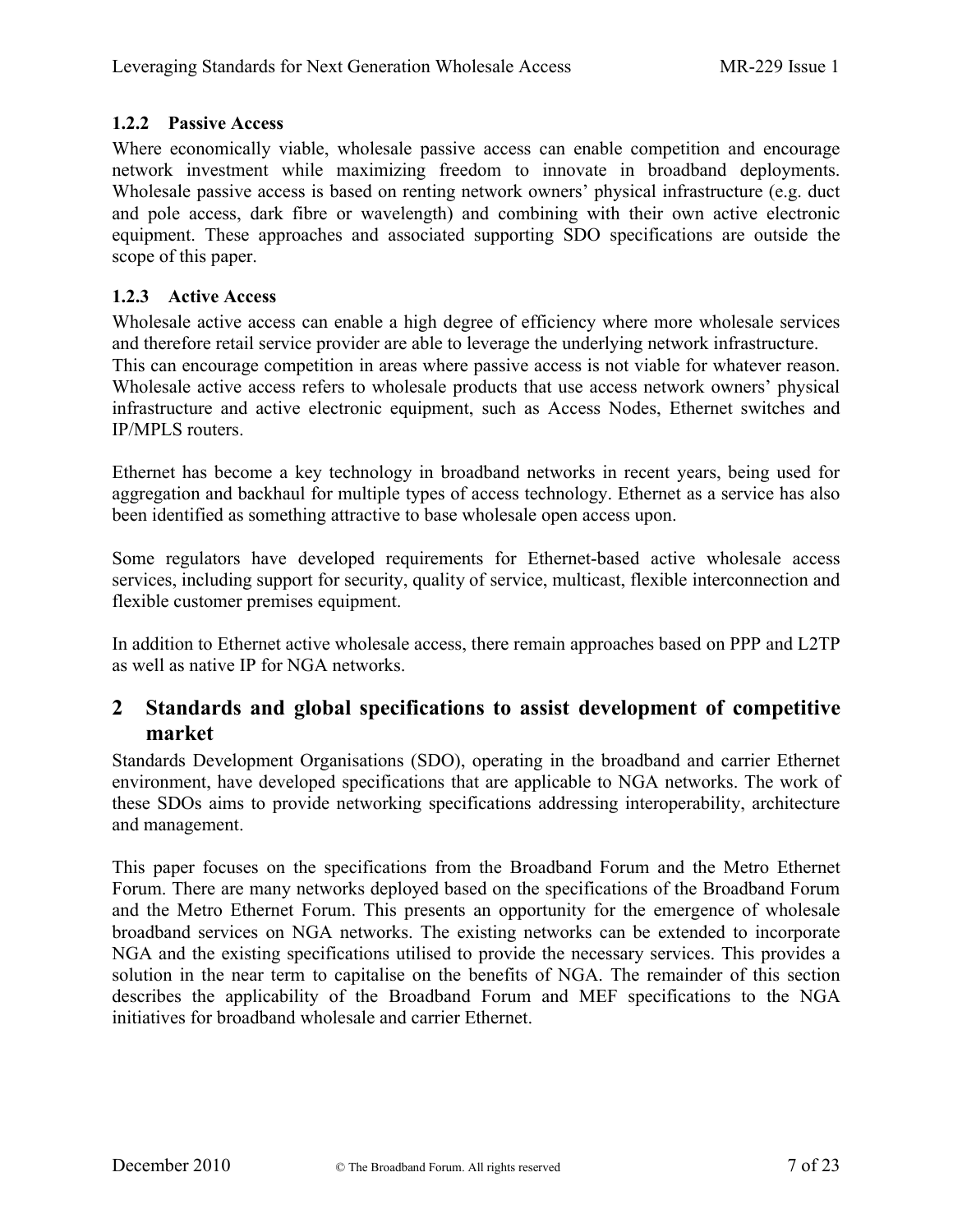# <span id="page-7-1"></span><span id="page-7-0"></span>**2.1 Architecture**

### **2.1.1 BBF TR-058, "Multi-Service Architecture & Framework Requirements"**

TR-058 outlined the existing DSL architectures of the time and the market requirements driving towards a multi-service architecture that supported new service models and capabilities to support a range of applications and services.

TR-058 introduced into the framework certain wholesale fundamentals which continue to be relevant in later specifications and today. These aspects are addressed in Section 7/TR-058 "*Service Provider Interconnection Models*", which provides a description of the roles of the various providers, including the Network Service Provider (NSP), Application Service Provider (ASP), Regional Network Provider and Access Network Provider.

<span id="page-7-2"></span>The description of the business and service requirements in TR-058 has fed into the architectural and nodal functional requirement definitions of subsequent Technical Reports. This group of Technical Reports includes Technical Reports such as TR-059, TR-101 and TR-156 described further in the following sections.

#### **2.1.2 BBF TR-101, "Migration to Ethernet Based DSL Aggregation"**

TR-101 outlines how an ATM based broadband aggregation network can be migrated to an Ethernet based aggregation broadband network. In doing so it defines the architecture for an Ethernet broadband network.

The TR-101 Ethernet architecture is shown in [Figure 1](#page-7-3) below. The architecture is described in detail with respect to the differential from the TR-059 ATM architecture. The TR-101 architecture depicts the NSP L2 Ethernet wholesale use case as highlighted in the shaded box.

<span id="page-7-3"></span>

**Figure 1: TR-101 "Figure 3 – Network architecture for Ethernet-based DSL aggregation"**

The TR-101 architecture provides additional options for active wholesale services, which could be relevant in open access environments. In particular there are options for the ASP IP wholesales services and NSP IP wholesale services.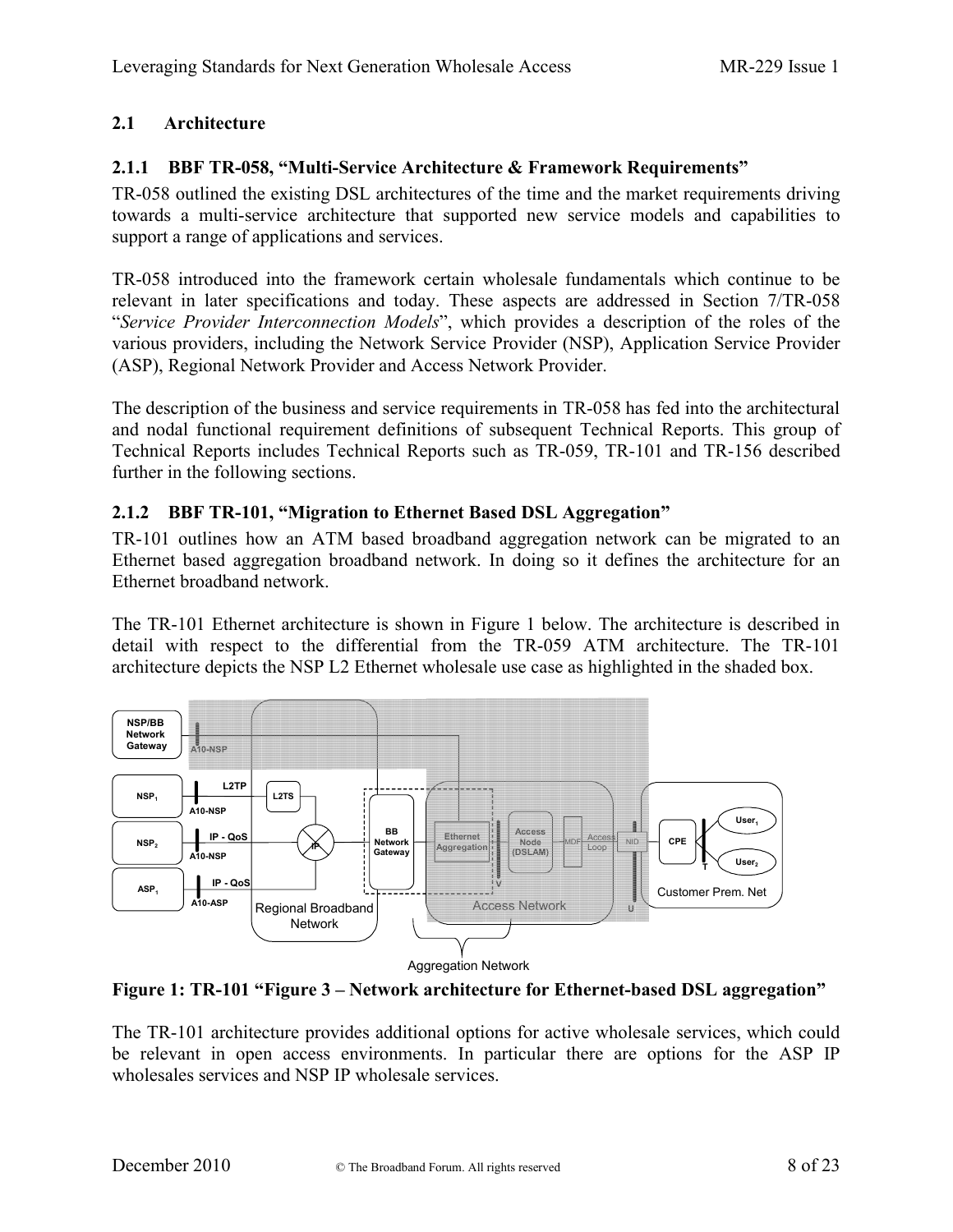<span id="page-8-0"></span>The TR-101 Ethernet architecture is relevant in next generation access networks due to wide spread adoption of Ethernet for broadband access aggregation and in many cases the direct encapsulation of Ethernet in the access network.

# **2.1.3 BBF TR-156, "Using GPON Access in the context of TR-101"**

TR-156 is a part of the TR-058 and TR-101 family of Technical Reports. TR-156 extends to GPON the Ethernet broadband architecture defined for DSL in TR-101. Many next generation access networks are being based on GPON access technology. TR-156 provides a description of the TR-101 Ethernet network capabilities as applicable for GPON.



The TR-156 GPON broadband network architecture is shown in [Figure 2](#page-8-2) below.

<span id="page-8-2"></span>**Figure 2: TR-156 "Figure 1 – Network architecture for Ethernet-based GPON aggregation"**

TR-156 aims to reduce operational complexity and maximise equipment interoperability. This is of particular interest in broadband networks and particularly open access wholesale access networks. Several geographies see a benefit in driving interoperability between the GPON OLT and ONT components. This is similar to the original tight coupling of the DSLAM and DSL modem components. Benefits in the DSL market derive from interoperability where retail service providers or end-users could provide DSL modems that closely matched their respective requirements, rather than being dependent on the wholesale access providers choice of DSL modem. It should be noted that not all geographies are pursuing this path. The alternative of the wholesale access provider supplying the ONT is justified where multiple wholesale services could share the ONT simultaneously. Therefore, to protect open access, the wholesale access provider may or may not need to supply the ONT.

#### <span id="page-8-1"></span>**2.1.4 BBF TR-144, "Broadband Multi-Service Architecture & Framework Requirements"**

TR-144 describes a converged Broadband Multi-Service network architecture that supports a broad range of services, including both emerging and legacy services; as well as a broad range of market segments including residential, business, retail, and wholesale markets.

The TR-144 broadband multi-service reference model, as shown in [Figure 3,](#page-9-1) provides support for the long standing services defined previously in TR-058, as well as new services, like IPTV,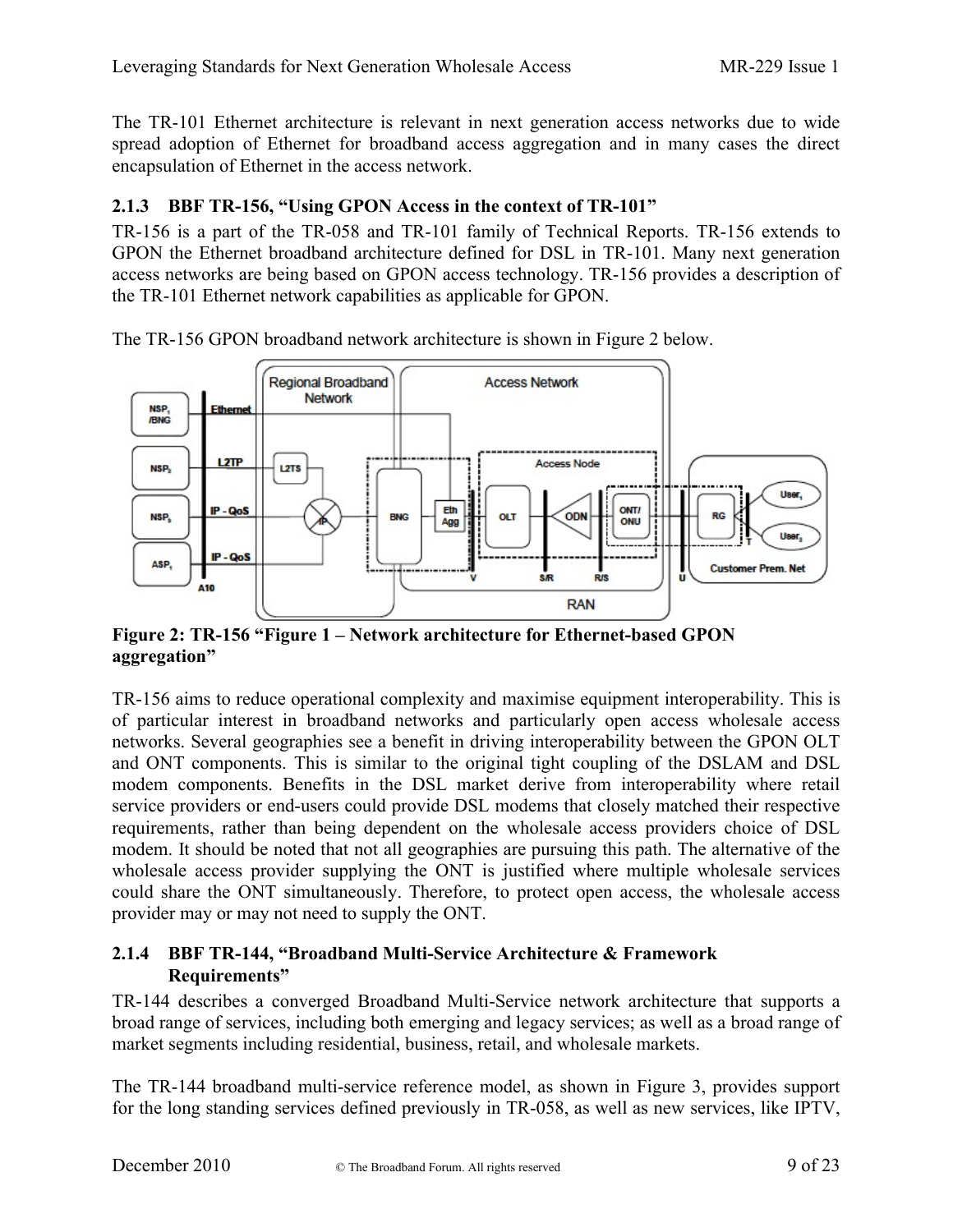and business services that drive some aspects of the network architecture. The network architecture encompasses the transport layer, access network, aggregation network, and edge routing. The network at the end-user premise is addressed to the extent needed to deliver the end to end services.



<span id="page-9-1"></span>**Figure 3: TR-144 "Figure 2 - Broadband Multi-Service Reference Model"**

The Broadband Forum uses the term *Network Service Provider* (NSP) to refer to the type of operator that is responsible for providing the IP layer in the delivery of services to end users. A NSP may buy Ethernet wholesale active access services from an Access Network Provider, or may operate its own access network. The L2 NSP service type is included in the broadband multi-service reference model operating from the A10-L2-NSP reference point to the U reference point.

TR-144 describes the drivers and characteristics of broadband services. These are then translated into requirements for the broadband architecture. The business models described in TR-144 support open access and the enabling of retail and wholesale services. The architectural requirements for the support of QoS and multicast are critical.

<span id="page-9-0"></span>The description of the business and service requirements in TR-144 will feed the architectural and nodal functional requirement definitions of subsequent Technical Reports.

#### **2.1.5 MEF 4 'Metro Ethernet Network Architecture Framework Part 1: Generic Framework'**

MEF 4 provides the Metro Ethernet Forum generic architectural framework for Metro Ethernet Networks. The generic architecture framework describes the high-level constructs used to model the various architectural components of Ethernet transport services.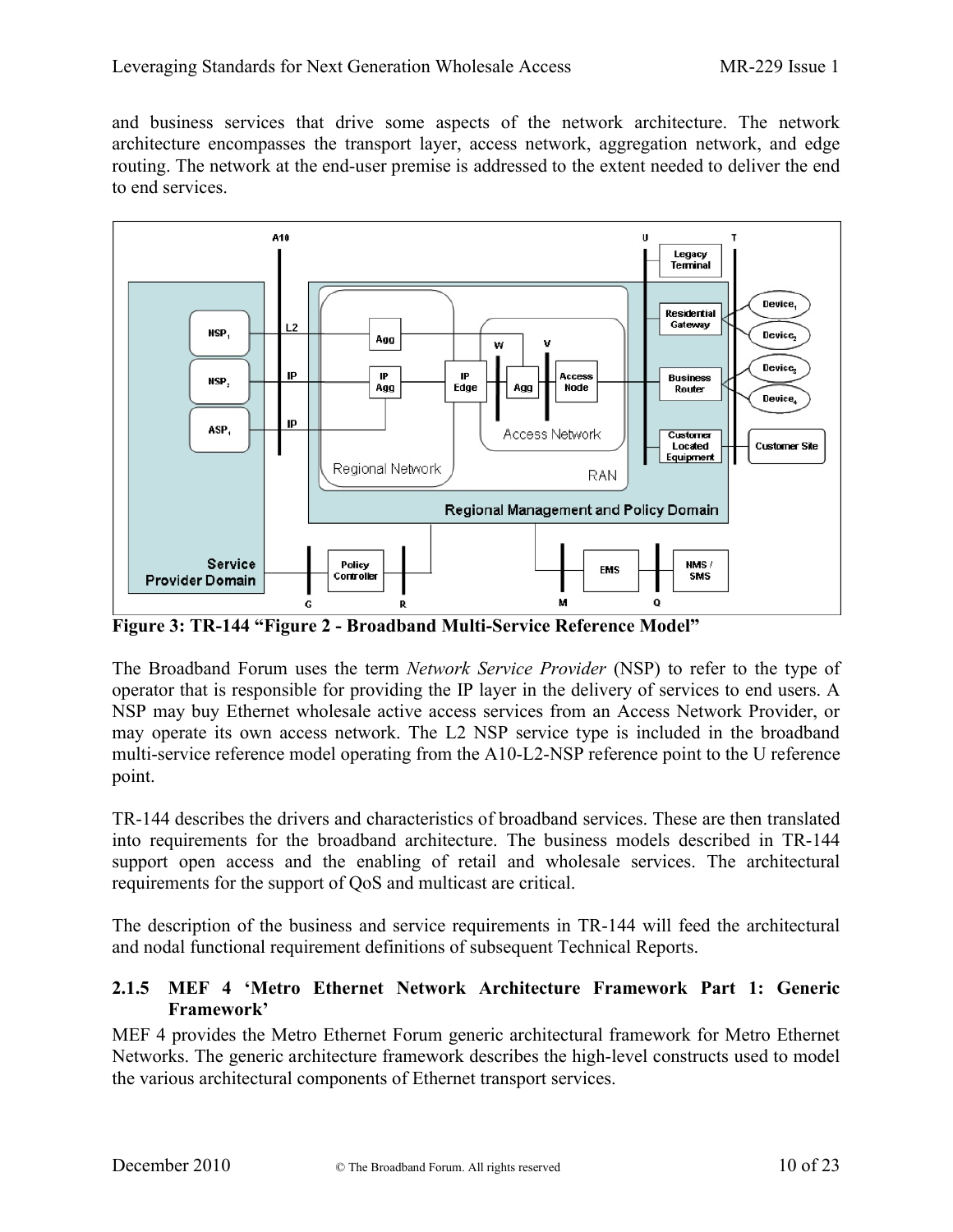Figure 4 below shows the connection of subscribers to a Metro Ethernet network via MEF User-Network Interfaces (UNI). The T-interface shown aligns with the T-interface in the Broadband Forum architecture, although the nature of the network demarcation devices used varies between deployments.



<span id="page-10-0"></span>**Figure 4: MEF 4 "Figure 1 - Basic Network Reference Model"**

Figure 5 shows how Metro Ethernet Networks can be interconnected via MEF External Network-Network Interfaces (ENNI) to provide services between UNIs across networks operated by different providers. The use of this ENNI for Wholesale Access is discussed further in Section 2.3 below.



**Figure 5: MEF 4 "Figure 3 - MEN External Interfaces and associated reference points"**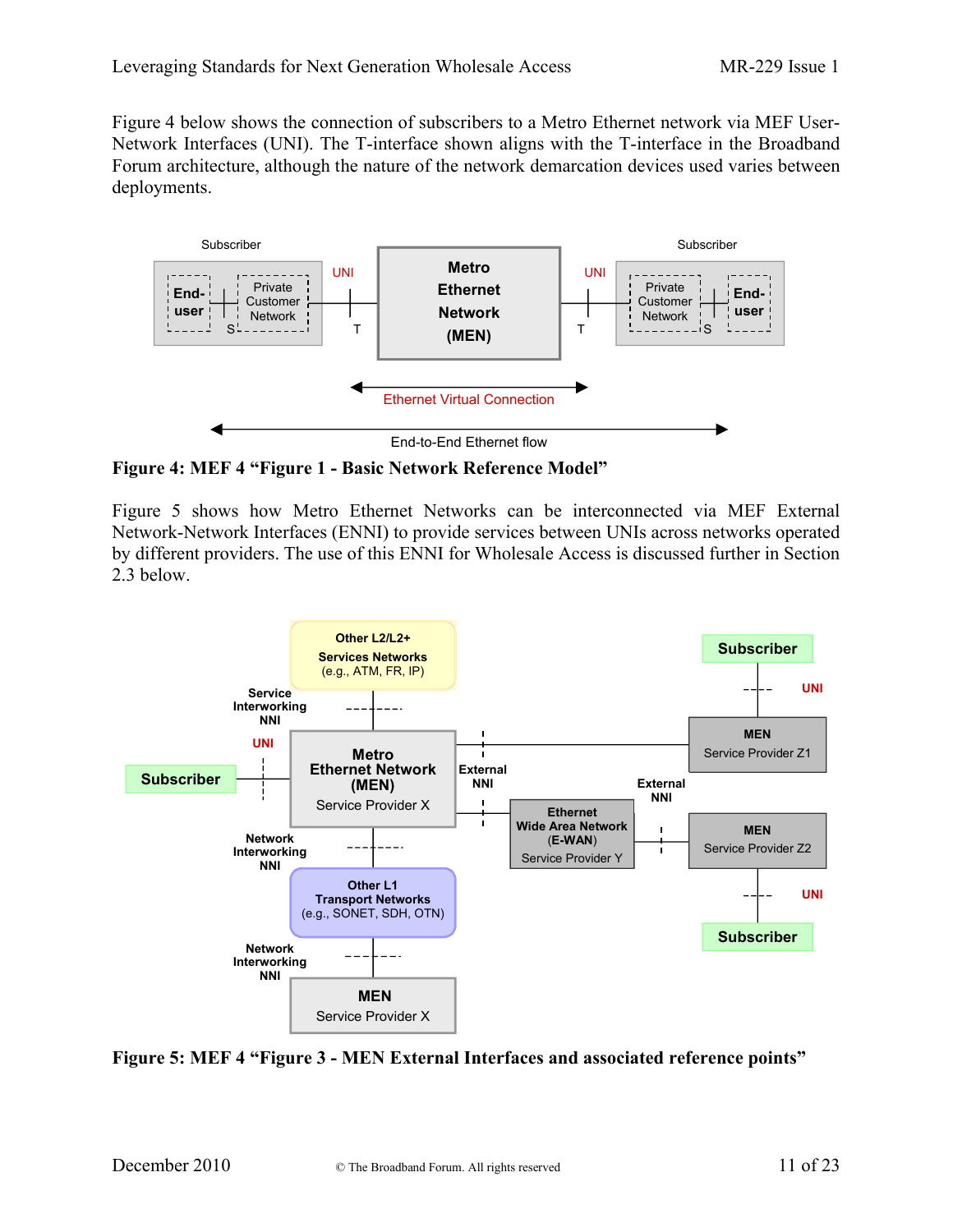#### <span id="page-11-0"></span>**2.2 Service Definition**

MEF 6.1 defines Ethernet services that are offered between UNIs. This includes E-Line (Pointto-Point), E-LAN (Multipoint-to Multipoint) and E-Tree (Point-to-Multipoint) services. These services are defined with reference to the service attributes defined in MEF 10.2. These service definitions are aware of customer VLAN tags, which allows service multiplexing at a network interface.



<span id="page-11-1"></span>**Figure 6: MEF E-Line, E-LAN and E-Tree Services**

The Broadband Forum Technical Report TR-101 defines N:1 and 1:1 VLAN architectures that perform the same function as MEF E-Tree and E-Line services. The N:1 VLAN architecture allows multiple end-users to share a single VLAN within the service provider network.

Additional functions implemented within the N:1 VLAN architecture prevent user-to-user layer 2 communication and provide security for unicast services while allowing point-to-multipoint connectivity for multicast services. The 1:1 VLAN architecture provides point-to-point backhaul by mapping each end-user's traffic to a separate VLAN.

TR-156 and TR-167 describe how the 1:1 and N:1 VLAN architectures are supported on GPON systems. This allows the same network architecture to be supported by multiple access technologies including DSL, point to point fiber and passive optical networks.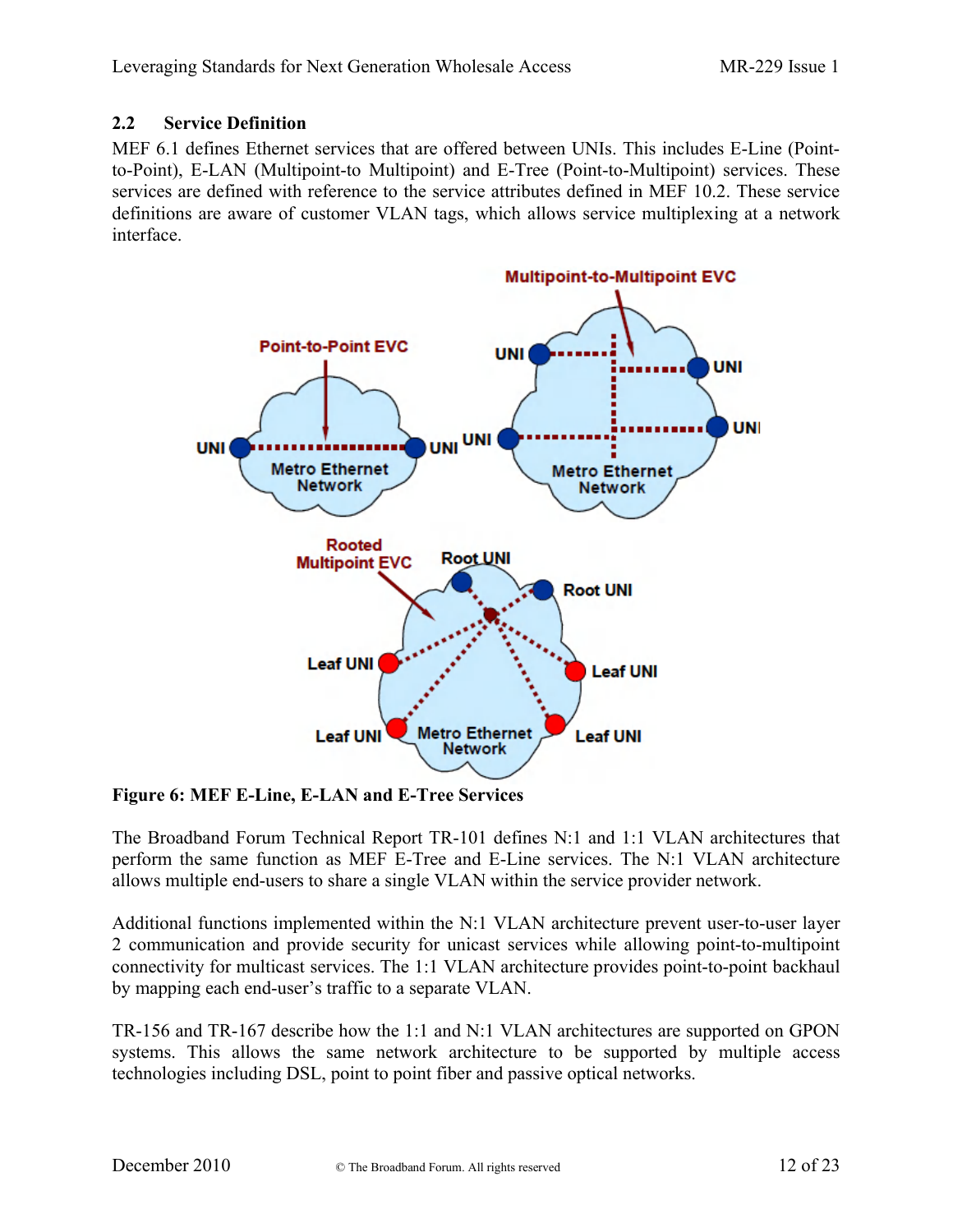<span id="page-12-0"></span>Wholesale access can be implemented based on both MEF service definitions and the Broadband Forum VLAN architectures. Typically the MEF service definitions are used to describe business Ethernet services while the Broadband Forum architectures are used for residential broadband services.

# **2.3 Interconnection**

To offer services over a broadband access network, a service provider will need to interconnect with the access network provider both at the customer premises and at a service provider's point of interconnect. The location of point of interconnects can be at any point in the aggregation or core networks.

TR-101 and TR-156 define the U reference point between the Access Network and the customer premise network and the A10-NSP reference point between the Access Provider network and the NSP network.

MEF 13 and MEF 20 define requirements for the MEF UNI interface. This interface is at the endpoint of the Ethernet services defined by MEF6.1. MEF 26 defines the MEF ENNI interface that is used to provide inter-MEN interconnect between MENs that carry segments of MEF 6.1 services.

The MEF ENNI can be implemented by an IEEE 802.1ad compliant provider edge bridge but is limited to the 4094 service instances that are supported by the VLAN-ID space. The Broadband Forum A10 reference point offers greater scalability that may be required for the interconnect of wholesale access services by allowing multiple end-users to share the same S-VLAN in the N:1 VLAN architecture and by allowing the use of both an S-VLAN and a C-VLAN to identify an end-user in the 1:1 VLAN architecture.

# <span id="page-12-1"></span>**2.3.1 BBF TR-147, "Layer 2 Control Mechanism For Broadband Multi-Service Architectures"**

TR-147 defines Layer 2 Control Mechanism as a means that runs directly between a Broadband Network Gateway (BNG) and an Access Node (AN), in order to perform QoS-related, servicerelated and subscriber-related operations. With L2C, the transmission of the information does not need to go through distinct element managers but rather can use direct BNG-AN communication. This allows access link related operations to be performed within those network elements, while avoiding any impact on the existing management systems.

TR-147 identified four use cases for DSL access network, which are Access Port Discovery, Access Port Configuration, Layer 2 OAM and Multicast. TR-147 provides a retailer the ability to remotely monitor, configure DSL ports on a DSLAM, as well as triggering a Layer 2 OAM and configuring a multicast control list for a certain DSL port.

L2C could be leveraged to enable retail operators to query information in the wholesale provider's access network without the need to build EMS/OSS interfaces.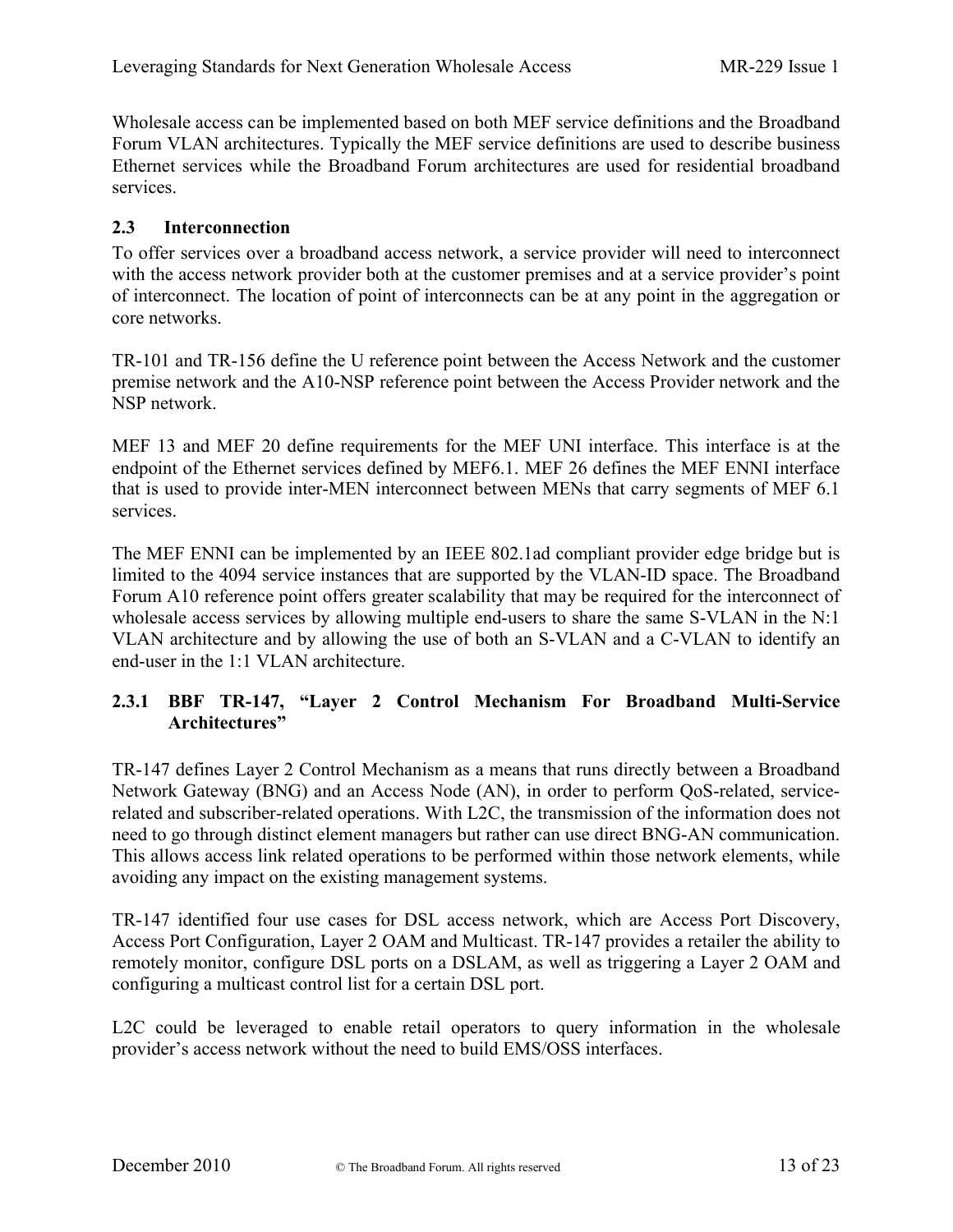<span id="page-13-0"></span>TR-147 can cater for the partitioning of access nodes, which would allow appropriate separation in a wholesale environment. In addition, TR-147 allows for a L2C proxy, which could reside in the wholesale provider's network and broker L2C communications from retail operators to the wholesale provider's access nodes.

# <span id="page-13-1"></span>**2.4 Quality of Service (QoS)**

#### **2.4.1 BBF TR-101, QoS Model**

The BBF TR-101 architecture defines 3 QoS models in Section 2.9/TR-101. For supporting NGA L2 Ethernet wholesale services, the model called "*Distributed precedence and scheduling*" is most relevant as it is implemented in the aggregation and access networks without relying on all frames being scheduled by a single BNG.

<span id="page-13-2"></span>BBF TR-156, being based on the TR-101 architecture, follows this model and specifically specifies the implementation of QoS in Section 5.2/TR-156, which can be leveraged for L2 Ethernet wholesale.

#### **2.4.2 BBF TR-126, "Triple-Play Services Quality of Experience (QoE) Requirements"**

TR-126 takes the perspective of the end-user and, with respect to the subjective QoE for the considered applications, derives objective engineering measures. This produced QoE guidelines for entertainment video (Video on Demand & broadcast), voice and data services.

The QoE guidelines presented are independent of access technology, which results in the continued relevance for next generation access.

In addition the clarity that arises from application oriented QoE mapped to network orientated QoS is of significant value when application services transit multiple operator networks, as is the case in open access wholesale environments.

The QoE recommendations for the network layer provided in Section 9/TR-126 can be used as input to the industry in geographies adopting specifications of wholesale services.

<span id="page-13-3"></span>In addition some of the appendices continue to be relevant in a next generation access environment. For example the discussion of error protections mechanisms can provide value for retail service providers that will utilise wholesale services for entertainment video delivery.

#### **2.4.3 MEF 10 / MEF 26**

MEF 10 and MEF 26 define QoS attributes that are relevant to the implementation of QoS in broadband aggregation and access networks.

The MEF performance attributes relate to a L2 Ethernet wholesale service in terms of defining the attributes of the Service Level Specification. MEF 10 defines performance attributes for Frame Delay, Frame Delay Variation, Frame Loss Measurement and Availability.

MEF bandwidth profiles define Committed Information Rate (CIR) and Excess Information Rate (EIR). These attributes in conjunction with performance attributes are utilized to define and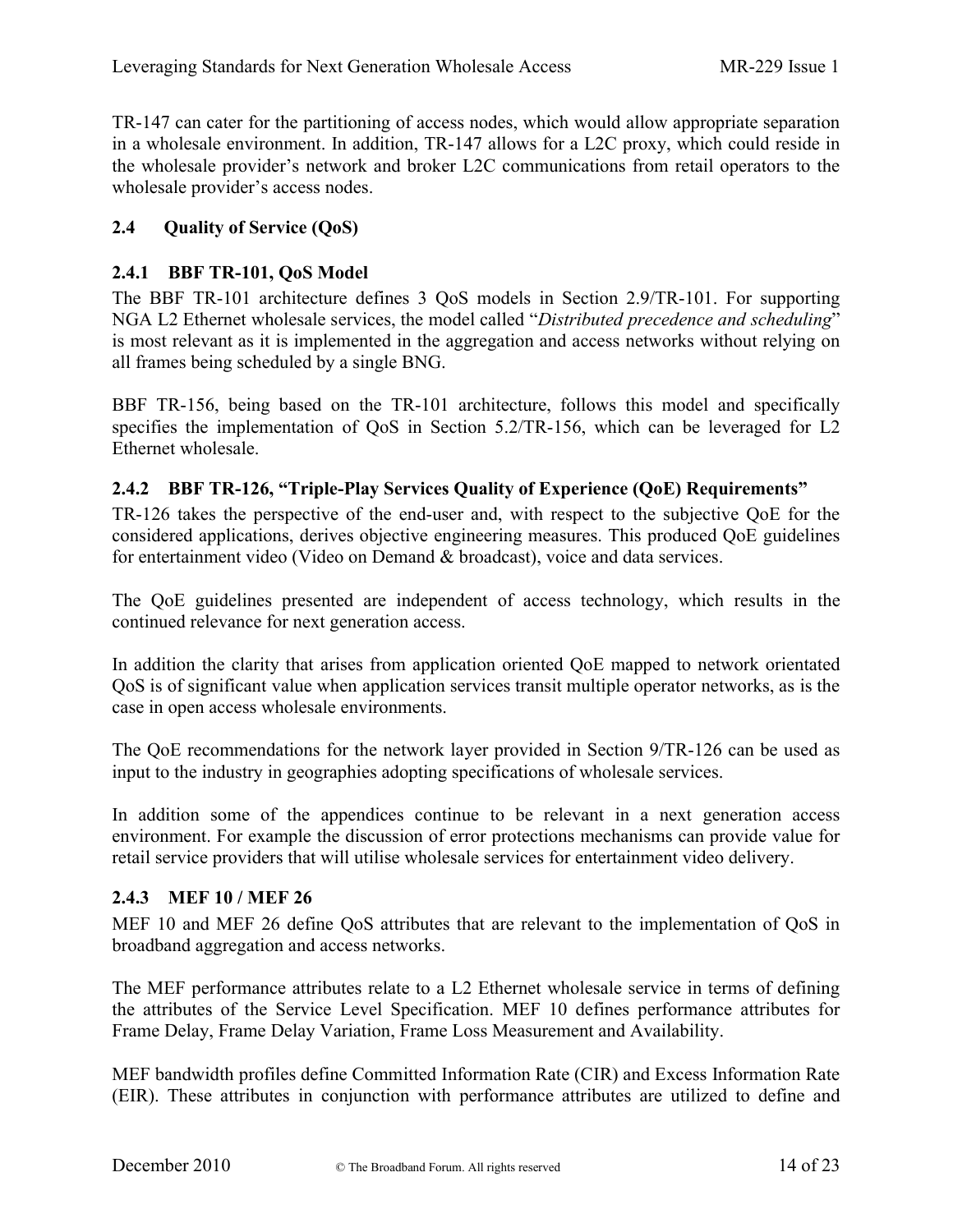manage a Class of Service. Bandwidth profiles can be matched with Classes of Service and Ethernet Virtual Connections (EVCs) in particular combinations.

<span id="page-14-0"></span>L2 Ethernet wholesale services can be treated as EVCs with the Classes of Service, Bandwidth Profiles and Performance Attributes defined. This provides the means for the open access infrastructure to be shared and managed for supporting the services offered to retail operators.

#### **2.4.4 MEF 23, "Carrier Ethernet Class of Service – Phase 1"**

MEF 23 defines a Class of Service model that defines three standard Class of Service labels (H, M and L) and the relationships between their Frame Delay, Frame Delay Variation and Frame Loss Ratio performance objectives. The Broadband Forum TR-101 QoS model can be used to implement these standard Classes of Service. Supporting this model for wholesale access services will in turn enable competitive service providers to offer MEF23 compliant services.

#### <span id="page-14-1"></span>**2.5 Multicast**

Multicast in the context of L2 wholesale access networks largely relates to the provision of a L2 Ethernet wholesale service across the aggregation and access networks. The multicast architecture defined in Section 2.8/TR-101 and Sections 5.3, 5.4/TR-156 defines a solution for the wholesale service based on a Multicast VLAN. The necessary functions of the aggregation and access networks nodes are defined in these Technical Reports.

#### <span id="page-14-2"></span>**2.6 Ethernet OAM**

A next generation wholesale access solution, with interconnect at customer premises and NNI, will need mechanisms to manage connectivity and performance issues within the domains of the wholesale access network provider and the user of services on that network. The Broadband Forum and MEF have both defined OAM architectures that place requirements on network equipment to support these OAM capabilities at the Ethernet Layer. The specifications describing Ethernet OAM functionality are:

- Broadband Forum TR-101 and TR-156
- MEF 17 Service OAM Framework and Requirements
- MEF 20 UNI Type 2 Implementation Agreement
- MEF Service OAM Fault Management IA (work in progress)
- MEF Service OAM Performance Management IA (work in progress)

The Broadband Forum specifications place requirements on the Ethernet Access Node which will be particularly applicable for wires-only access deployments, while the MEF specifications are widely implemented by Ethernet demarcation devices that will be applicable to deployments with active Ethernet devices at the customer premise.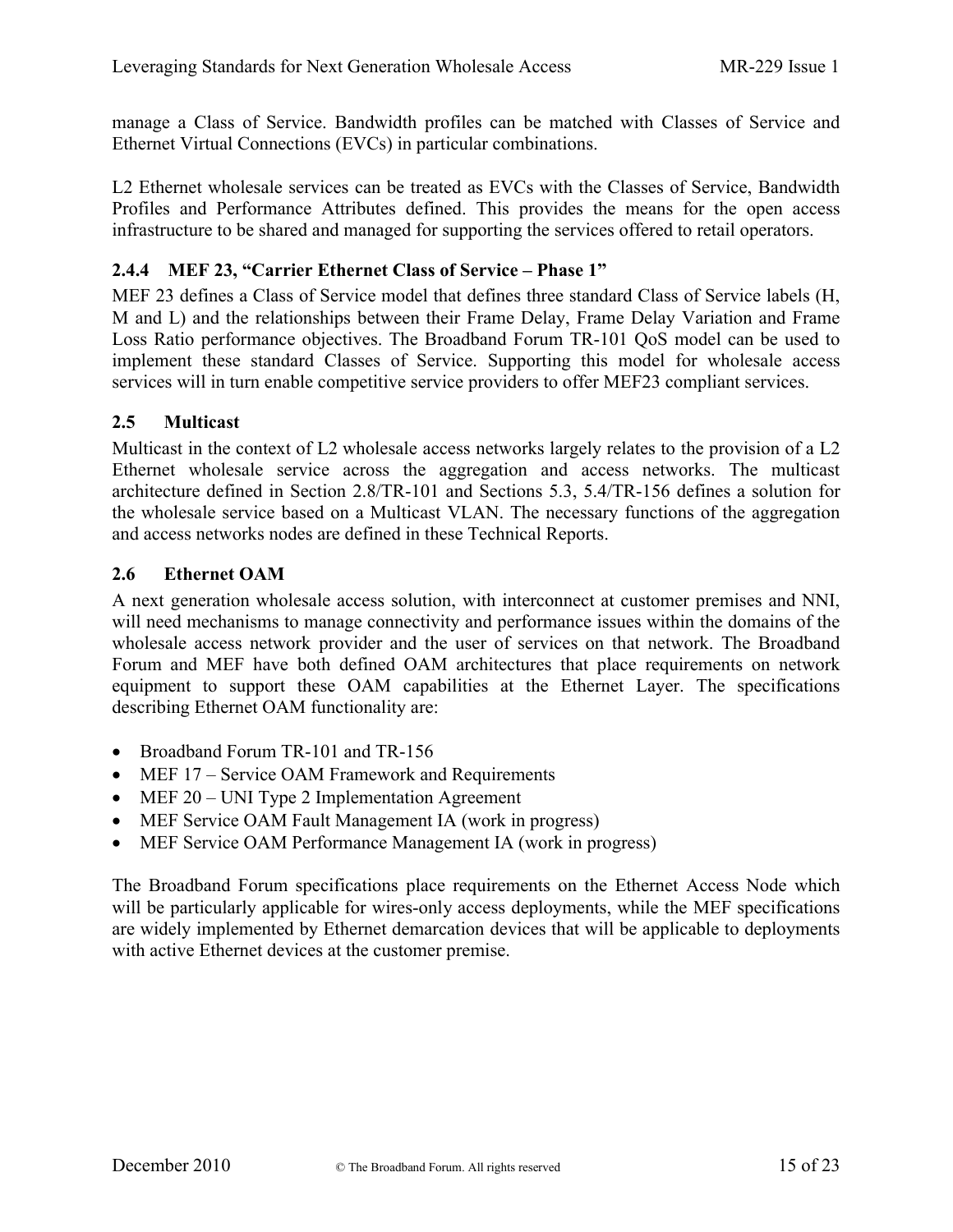

<span id="page-15-2"></span>**Figure 7: Broadband Forum TR-101 OAM architecture**



#### <span id="page-15-3"></span><span id="page-15-0"></span>**Figure 8: MEF OAM architecture**

#### **2.7 Connected Home**

Broadband Forum TR-069 defines a CPE WAN Management Protocol that is widely deployed to manage broadband residential gateways. This protocol is compatible with wholesale broadband access network deployments, as a broadband service provider can manage his CPE by tunneling TR-069 management frames over IP across the Access Network Provider's network along with end-user traffic.

#### <span id="page-15-1"></span>**2.8 Work in progress and on horizon**

The following sections describe standards specification work in progress that is relevant to next generation wholesale access networks.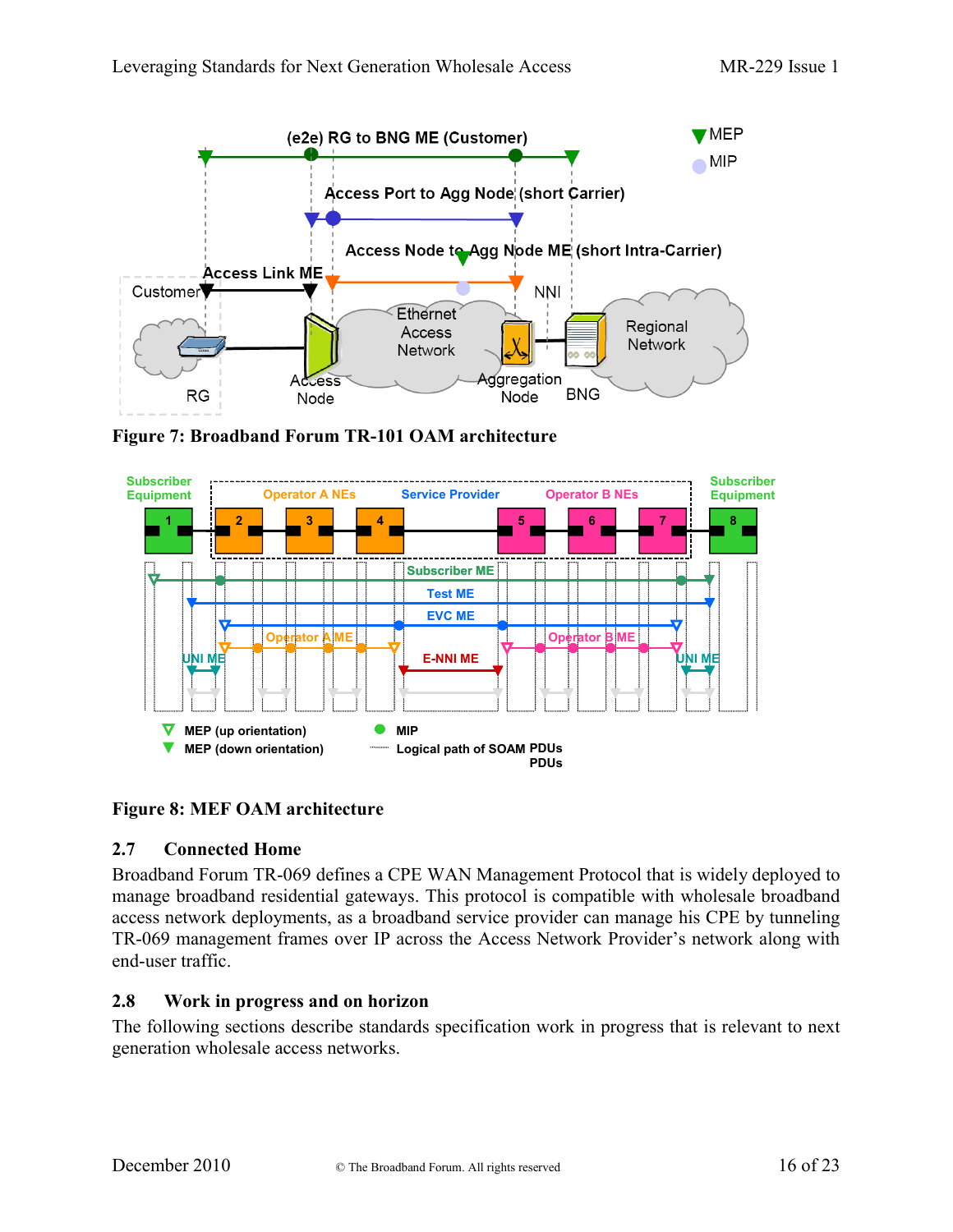#### <span id="page-16-0"></span>**2.8.1 Broadband Forum**

The Broadband Forum has the following documents in development, which are known as Working Texts.

#### **2.8.1.1 WT-145, "Multi-service Broadband Network Functional Modules and Architecture"**

Following on from TR-144 "*Broadband Multi-Service Architecture & Framework Requirements*" the BBF End-to-End Architecture Working Group is specifying the functional architecture in WT-145.

Within WT-145, Layer 2 NSP Wholesale is being specified as a discrete use case. This aims to map out the functional architecture to support an open access network delivering Ethernet services for wholesale active access. This work will address aspects such as scaling, availability, security, provisioning and multicast.

#### **2.8.1.2 WT-207, "L2C Part II"**

WT-207 was initiated to expend L2C to new access technologies like EPON, GPON and XG-PON. A PON network has different access network infrastructure as it has OLT and ONU together act as an Access Node for certain cases, while ONU acts as an Access Node and OLT acts as an aggregation node for some other cases. Configuration of PON network and interworking between OMCI and L2C will be defined.

WT-207 will also define new use cases and applications, such as L2C relay and more profound capabilities for configuring services on a wholesaled partition.

Identified contents that need to be studied include:

- Application of L2C Mechanism in PON networks
- Application of L2C Mechanism on new wholesale and retail business arrangements.
- Application of L2C Mechanism in Multi-Edge Architectures.
- Application of L2C Mechanism in a redundant and resilient access network Architecture
- L2C use case for unified unicast and multicast admission Control.
- L2C use cases for remote OAM messages

# <span id="page-16-2"></span><span id="page-16-1"></span>**3 Global Next Generation Access and Open Access Initiatives**

#### **3.1 UK NICC**

The Network Interoperability Consultative Committee (NICC) in the UK is producing technical specifications for Ethernet Active Line Access ([http://www.niccstandards.org.uk\)](http://www.niccstandards.org.uk/) based on requirements provided by OFCOM, the UK regulator. This will include an architecture and wholesale service definition that will satisfy the regulatory requirements. Specifically, ALA User and ALA Provider in the OFCOM terminology are respectively equivalent to Layer 2 NSP and Access Network Provider in the Broadband Forum terminology.

The Broadband Stakeholder Group [\(http://www.broadbanduk.org/\)](http://www.broadbanduk.org/) in the UK are also working, in a broader sense, on next generation broadband, focusing on the areas of policy, commercial, regulation and public sector intervention.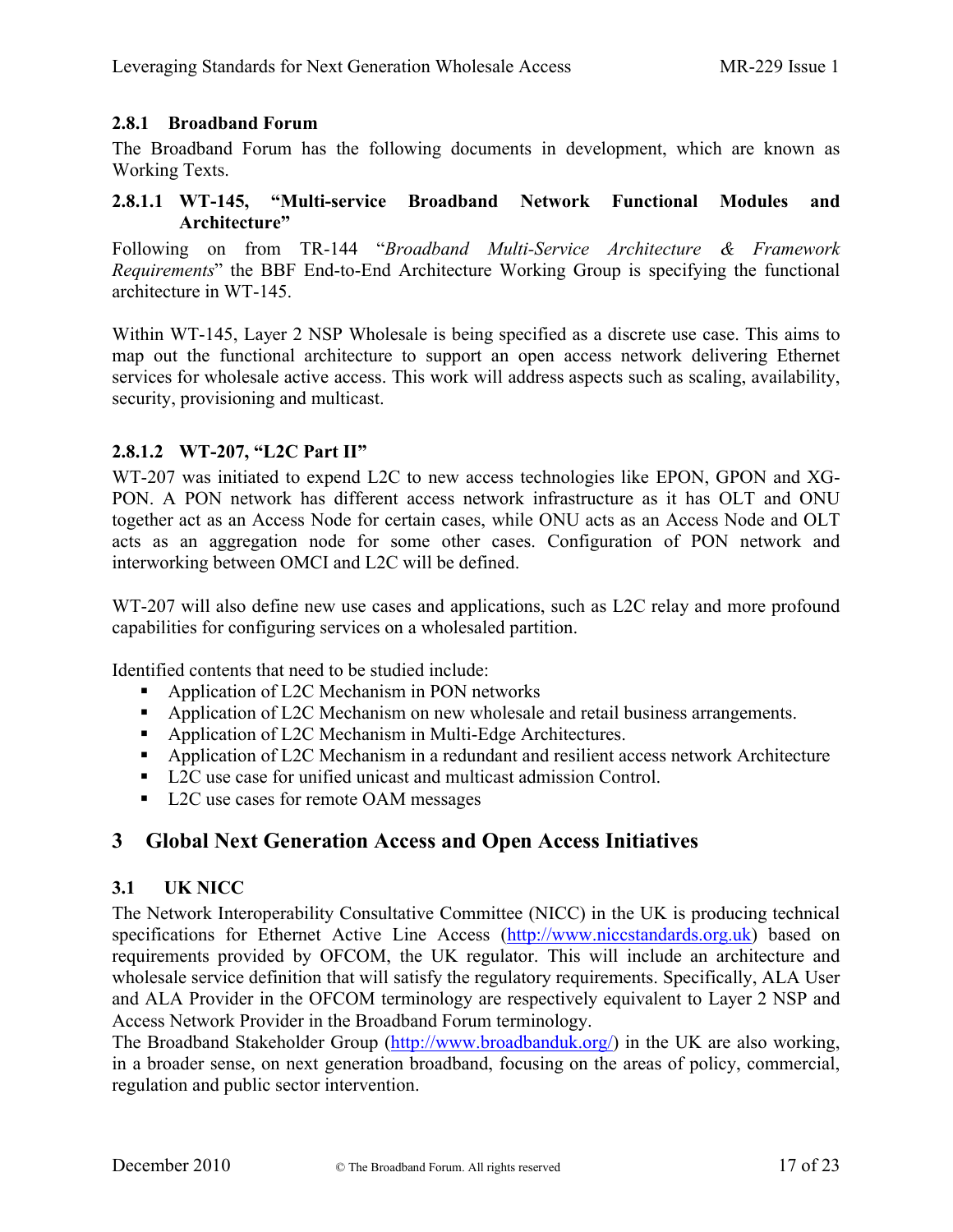# <span id="page-17-0"></span>**3.2 Australia**

The Australian government has a policy to deploy a National Broadband Network (NBN) to 100% of the Australian population

<span id="page-17-1"></span>([http://www.dbcde.gov.au/all\\_funding\\_programs\\_and\\_support/national\\_broadband\\_network\)](http://www.dbcde.gov.au/all_funding_programs_and_support/national_broadband_network). The network will utilise FTTP access technology to reach 93% of the population with wireless and satellite used for the remaining 7%.

# **3.2.1 NBN Co**

The Australian government has established NBN Co as a Government Business Enterprise to build and operate the network. NBN Co is in the process of building the NBN, starting with Tasmania and 5 first release sites on the mainland.

<span id="page-17-2"></span>The wholesale services that NBN Co plans to offer Retail Service Providers (RSP) is being developed in consultation with the telecommunications industry. NBN Co plans to offer a range of L2 Ethernet wholesale services.

# **3.2.2 Communications Alliance**

The Communications Alliance ([http://www.commsalliance.com.au/\)](http://www.commsalliance.com.au/Activities/nbn) is an industry body that contributes to public policy and facilitate solutions to industry problems for its membership.

The Communications Alliance has been leading the industry in the development of requirements to address implementation of the NBN [\(http://www.commsalliance.com.au/Activities/nbn](http://www.commsalliance.com.au/Activities/nbn)). The project has developed a number of reports ranging from a reference model, service frameworks and migration models.

# <span id="page-17-3"></span>**3.3 New Zealand**

The New Zealand government is pursuing a policy to accelerate the deployment of what they refer to as Ultra-Fast Broadband (UFB). The UFB objective is to "accelerate the roll-out of ultrafast broadband to 75 percent of New Zealanders over ten years, concentrating in the first six years on priority broadband users such as businesses, schools and health services, plus greenfield developments and certain tranches of residential areas."

The implementation of the UFB policy was initiated by the Ministry of Economic Development ([http://www.med.govt.nz/templates/ContentTopicSummary\\_\\_\\_\\_41902.aspx](http://www.med.govt.nz/templates/ContentTopicSummary____41902.aspx)). Following this, the government has established the entity *Crown Fibre Holdings* to manage their investment in UFB infrastructure. The Government will invest in partnership with the private sector and the investment will be deployed to provide Layer 1 and Layer 2 wholesale services on an open access basis.

# <span id="page-17-4"></span>**3.3.1 Crown Fibre Holdings**

Crown Fibre Holdings (CFH) [\(http://www.crownfibre.govt.nz/](http://www.crownfibre.govt.nz/)) is managing the process of selecting partners for the deployment of the UFB infrastructure. CFH will facilitate and, where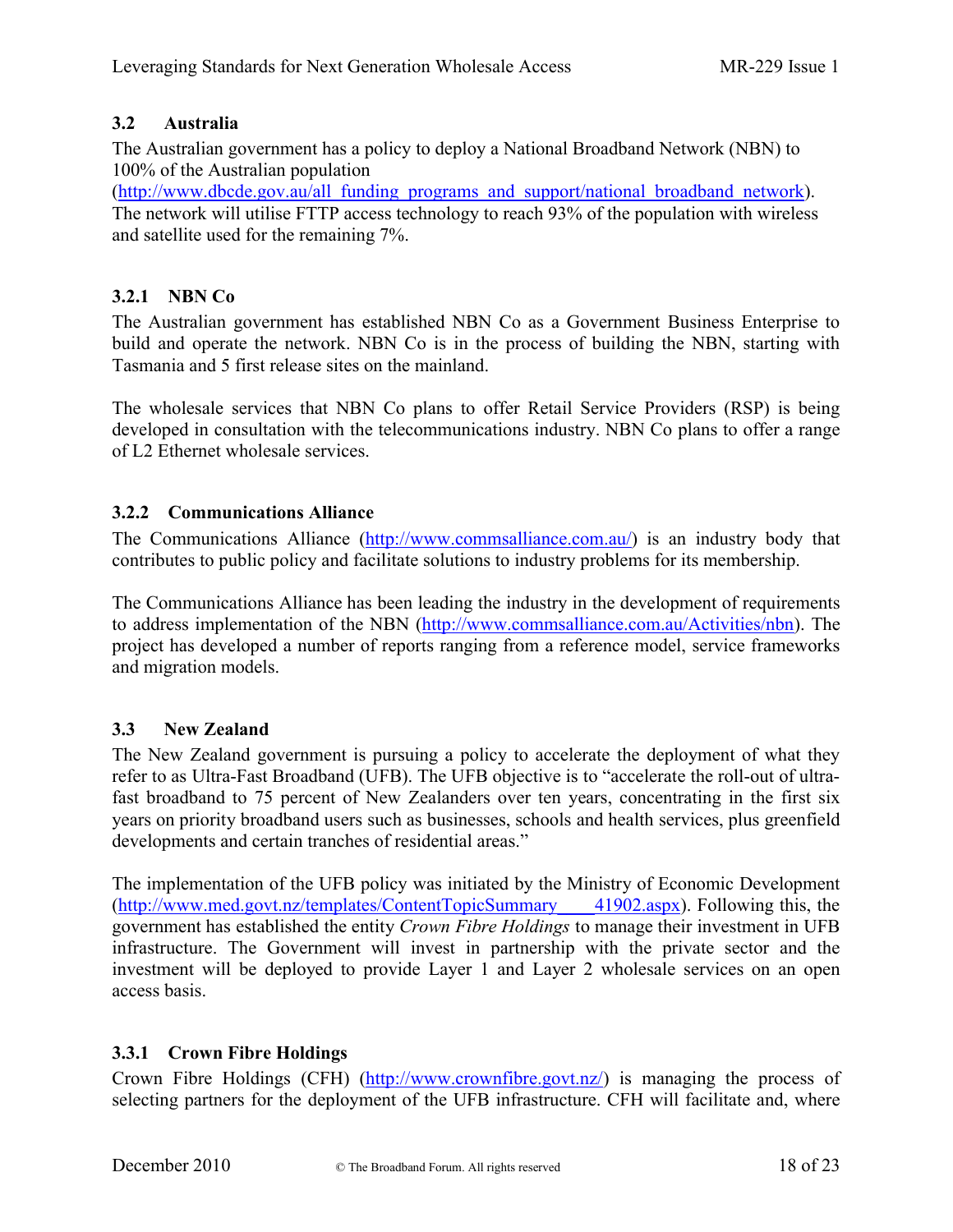<span id="page-18-0"></span>necessary, lead the development of operational and technical standards that will be applied across all of the selected partners.

#### **3.3.2 Telecommunications Carriers' Forum**

The Telecommunications Carriers' Forum (TCF) ([http://www.tcf.org.nz/content/97b4e3bb-7823-](http://www.tcf.org.nz/content/97b4e3bb-7823-4b56-b789-38378890a13c.html) [4b56-b789-38378890a13c.html\)](http://www.tcf.org.nz/content/97b4e3bb-7823-4b56-b789-38378890a13c.html) has established a UFB working party, in conjunction with CFH, that prepare standards for product, technical, and operational matters where a combined industrydeveloped solution is desirable.

This includes the development of standards on UFB Co-location, Intra-Area Access Backhaul and Ethernet Line Access Services.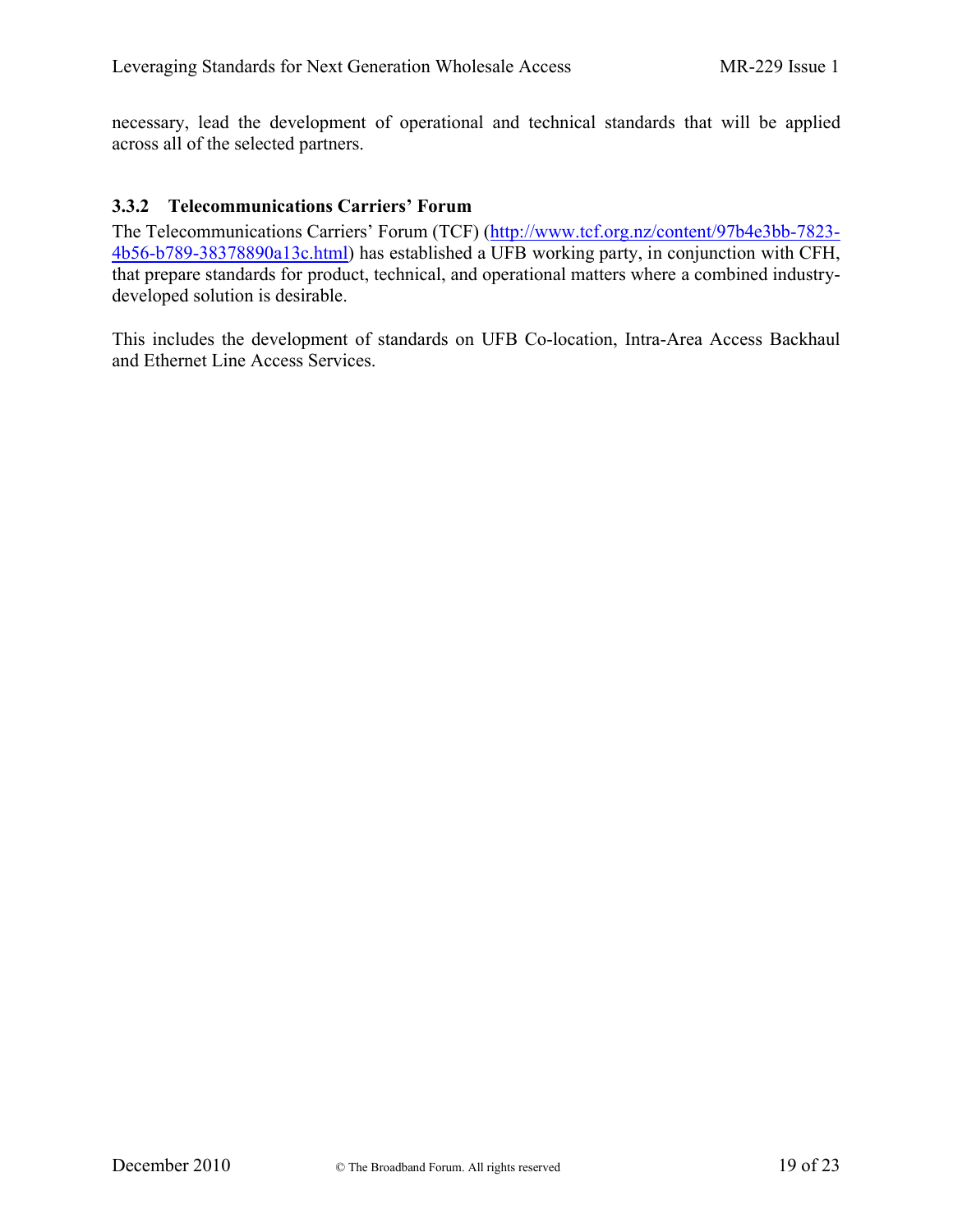# <span id="page-19-1"></span><span id="page-19-0"></span>**4 References and Terminology**

#### **4.1 References**

The following references are of relevance to this Marketing Report. At the time of publication, the editions indicated were valid. All references are subject to revision; users of this Marketing Report are therefore encouraged to investigate the possibility of applying the most recent edition of the references listed below.

A list of currently valid Broadband Forum Technical Reports is published at [www.broadband](http://www.broadband-forum.org/)[forum.org](http://www.broadband-forum.org/).

A list of currently valid Metro Ethernet Forum Technical Specifications is published at [http://metroethernetforum.org/page\\_loader.php?p\\_id=29](http://metroethernetforum.org/page_loader.php?p_id=29).

|                   | <b>Document</b> | <b>Title</b>                                                                                              | <b>Source</b>             | Year             |
|-------------------|-----------------|-----------------------------------------------------------------------------------------------------------|---------------------------|------------------|
| $[1]$             | TR-058          | Multi-Service Architecture &<br><b>Framework Requirements</b>                                             | <b>Broadband</b><br>Forum | September 2003   |
| $[2]$             | TR-059          | <b>DSL Evolution - Architecture</b><br>Requirements for the Support of QoS-<br><b>Enabled IP Services</b> | <b>Broadband</b><br>Forum | September 2003   |
| $\lceil 3 \rceil$ | TR-069          | <b>CPE WAN Management Protocol v1.1</b>                                                                   | <b>Broadband</b><br>Forum | December 2007    |
| $[4]$             | <b>TR-101</b>   | <b>Migration to Ethernet Based DSL</b><br>Aggregation                                                     | <b>Broadband</b><br>Forum | April 2006       |
| [5]               | <b>TR-126</b>   | Triple-Play Services Quality of<br>Experience (QoE) Requirements                                          | <b>Broadband</b><br>Forum | December 2006    |
| [6]               | <b>TR-144</b>   | <b>Broadband Multi-Service Architecture</b><br>& Framework Requirements                                   | <b>Broadband</b><br>Forum | August 2007      |
| $[7]$             | TR-147          | Layer 2 Control Mechanism For<br><b>Broadband Multi-Service</b><br>Architectures                          | <b>Broadband</b><br>Forum | December 2008    |
| [8]               | TR-156          | Using GPON Access in the context of<br>$TR$ -101 Issue 2                                                  | <b>Broadband</b><br>Forum | September 2010   |
| $[9]$             | TR-167          | GPON-fed TR-101 Ethernet Access<br>Node Issue 2                                                           | <b>Broadband</b><br>Forum | September 2010   |
| [10]              | WT-145          | Multi-service Broadband Network<br><b>Functional Modules and Architecture</b>                             | <b>Broadband</b><br>Forum | Work-in-Progress |
| [11]              | WT-207          | Layer 2 Control Mechanism For<br><b>Broadband Multi-Service</b><br>Architectures - Part II                | <b>Broadband</b><br>Forum | Work-in-Progress |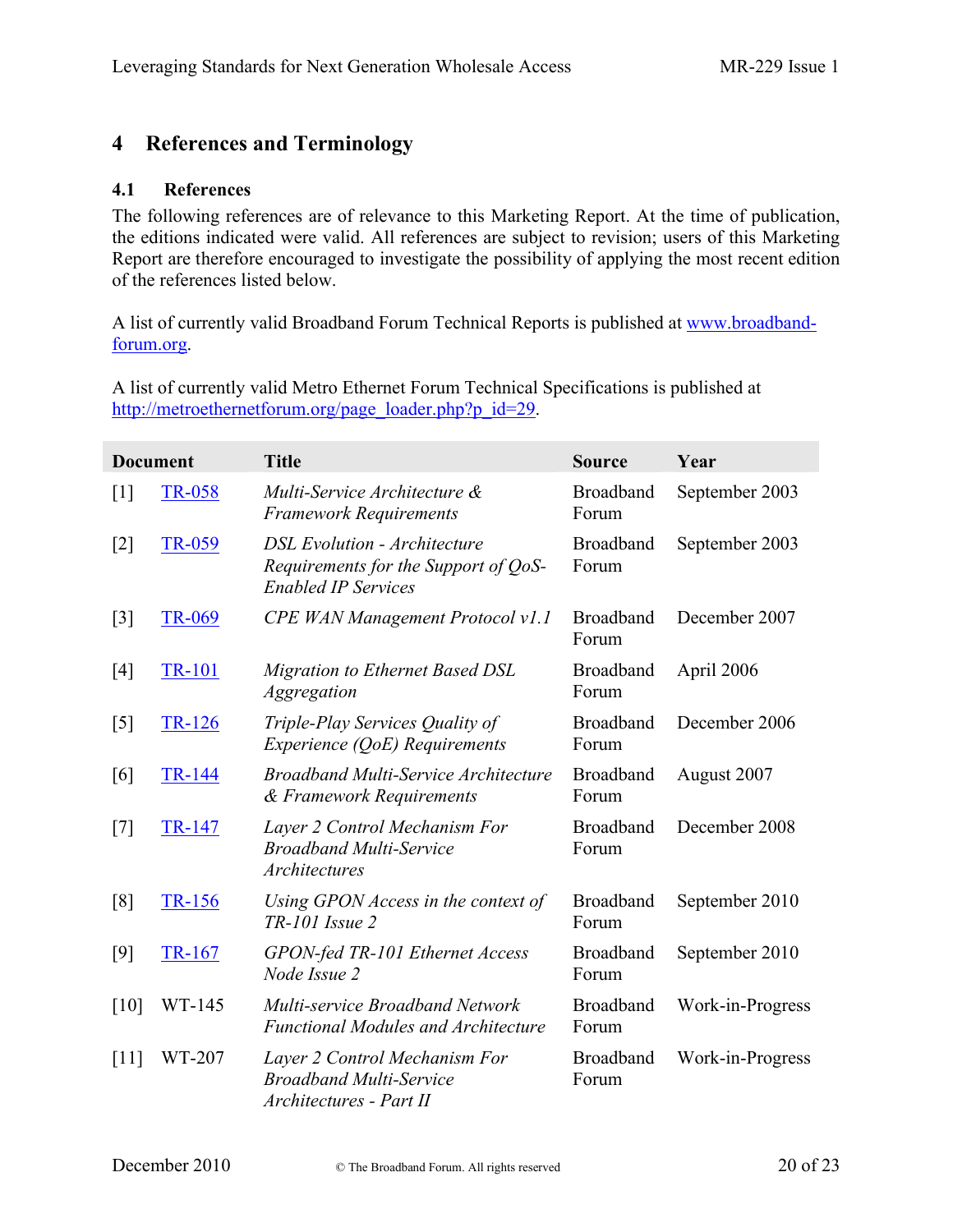| $\lceil 12 \rceil$ | MEF4            | Metro Ethernet Network Architecture<br>Framework Part 1: Generic<br>Framework | <b>MEF</b> | May 2004         |
|--------------------|-----------------|-------------------------------------------------------------------------------|------------|------------------|
| $\lceil 13 \rceil$ | <b>MEF 6.1</b>  | <b>Metro Ethernet Services Definitions</b><br>Phase 2                         | <b>MEF</b> | <b>June 2008</b> |
| $\lceil 14 \rceil$ | <b>MEF 10.2</b> | <i>Ethernet Services Attributes Phase 2</i>                                   | <b>MEF</b> | October 2009     |
| $\lceil 15 \rceil$ | <b>MEF 20</b>   | UNI Type 2 Implementation<br>Agreement                                        | <b>MEF</b> | <b>July 2008</b> |
| $\lceil 16 \rceil$ | <b>MEF 23</b>   | <b>Class of Service Implementation</b><br>Agreement - Phase 1                 | <b>MEF</b> | June 2009        |
| [17]               | <b>MEF 26</b>   | External Network Network Interface<br>(ENNI)–Phase 1                          | <b>MEF</b> | January 2010     |

# <span id="page-20-0"></span>**4.2 Abbreviations**

This Marketing Report uses the following abbreviations:

| ALA          | <b>Active Line Access</b>                        |
|--------------|--------------------------------------------------|
| ASP          | <b>Application Service Provider</b>              |
| <b>BBF</b>   | <b>Broadband Forum</b>                           |
| <b>BNG</b>   | <b>Broadband Network Gateway</b>                 |
| <b>CPE</b>   | <b>Customer Premise Equipment</b>                |
| <b>DSL</b>   | Digital Subscriber Line                          |
| <b>DSLAM</b> | Digital Subscriber Line Access Multiplexor       |
| <b>GPON</b>  | <b>Gigabit Passive Optical Network</b>           |
| <b>IPTV</b>  | <b>Internet Protocol Television</b>              |
| <b>MEF</b>   | Metro Ethernet Forum                             |
| <b>MEN</b>   | <b>Metro Ethernet Network</b>                    |
| <b>NGA</b>   | <b>Next Generation Access</b>                    |
| <b>NNI</b>   | Network to Network Interface                     |
| <b>NSP</b>   | Network Service Provider                         |
| <b>OAM</b>   | <b>Operations Administration and Maintenance</b> |
| <b>OLT</b>   | <b>Optical Line Termination</b>                  |
| <b>ONT</b>   | <b>Optical Network Termination</b>               |
| QoE          | Quality of Experience                            |
| QoS          | Quality of Service                               |
| <b>SDO</b>   | <b>Standards Development Organisation</b>        |
| <b>TR</b>    | <b>Technical Report</b>                          |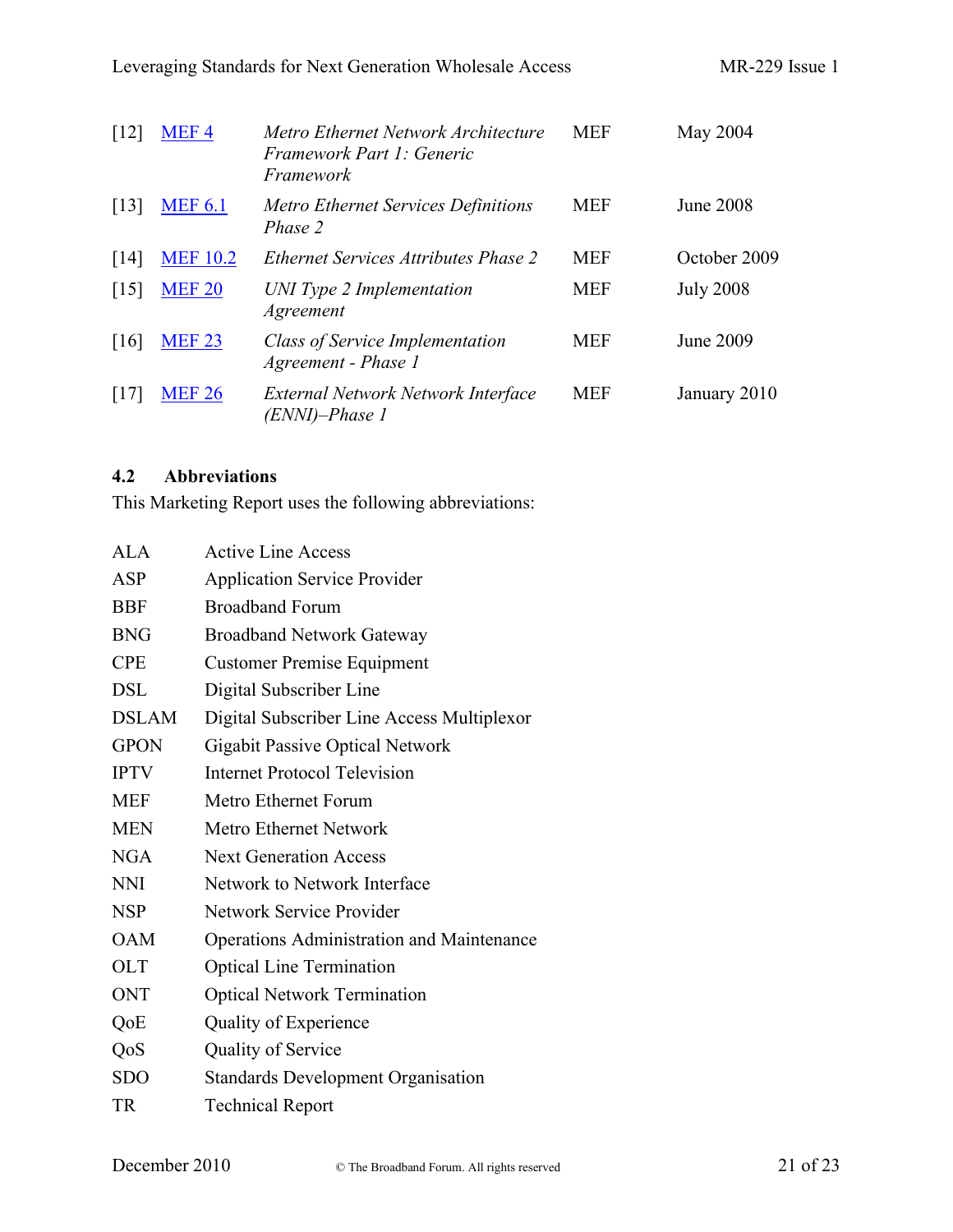- UNI User-to-Network Interface
- VLAN Virtual Local Area Network
- WT Working Text